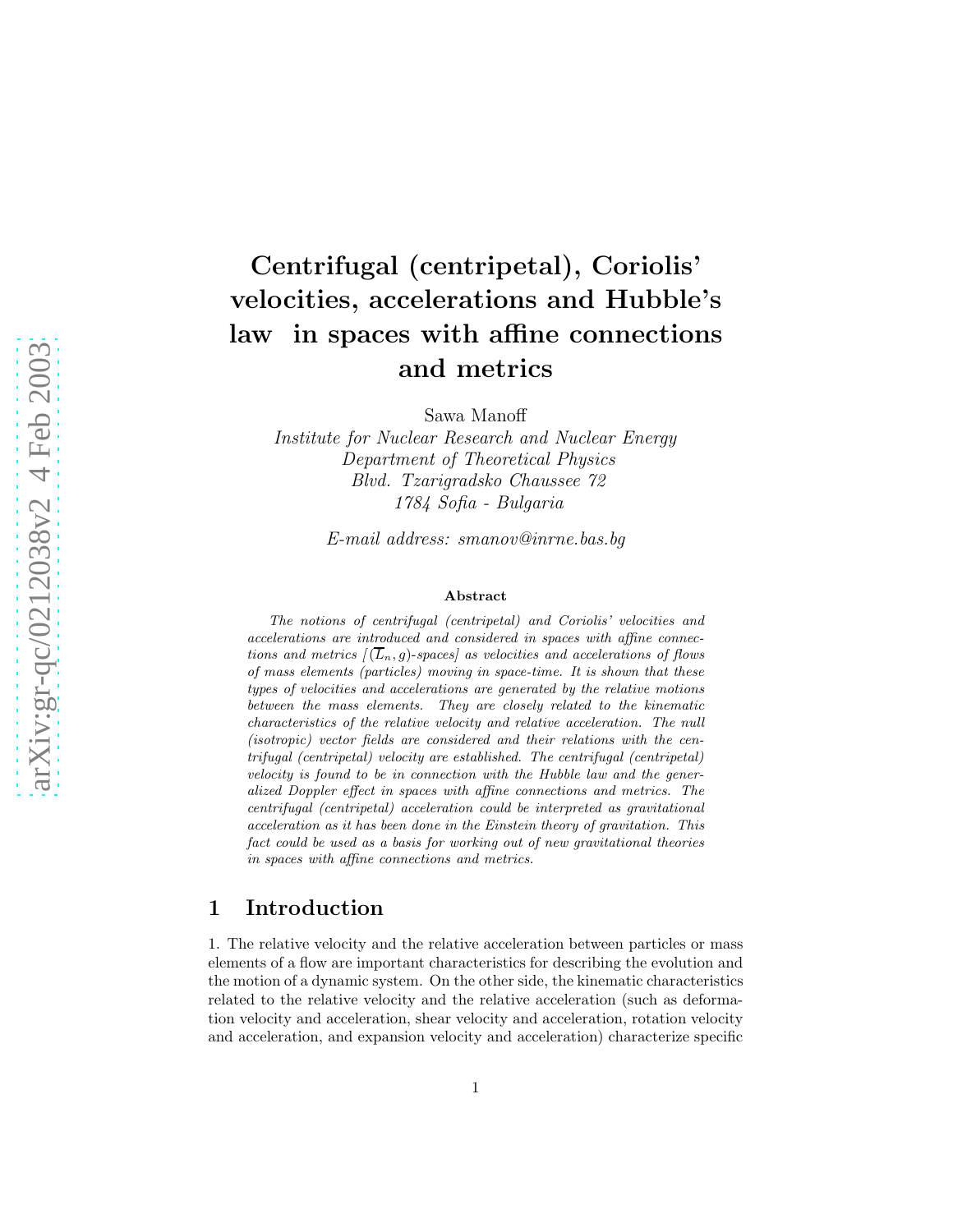relative motions of particles and /or mass elements in a flow  $[1]\div[4]$  $[1]\div[4]$ . On the basis of the links between the kinematic characteristics related to the relative velocity and these related to the relative acceleration the evolution of a system of particles or mass elements of a flow could be connected to the geometric properties of the corresponding mathematical model of a space or space-time [\[5\]](#page-27-2). Many of the notions of classical mechanics or of classical mechanics of continuous media preserve their physical interpretation in more comprehensive spaces than the Euclidean or Minkowskian spaces, considered as mathematical models of space or space-time [\[6\]](#page-27-3). On this background, the generalizations of the notions of Coriolis' and centrifugal (centripetal) accelerations [\[7\]](#page-27-4) from classical mechanics in Euclidean spaces are worth to be investigated in spaces with affine connections and metrics  $[(\overline{L}_n, g)$ -spaces  $[8] \div [12]$  $[8] \div [12]$ .

2. Usually, the Coriolis' and centrifugal (centripetal) accelerations are considered as apparent accelerations, generated by the non-inertial motion of the basic vector fields determining a co-ordinate system or a frame of reference in an Euclidean space. In Einstein's theory of gravitation (ETG) these types of accelerations are considered to be generated by a symmetric affine connection (Riemannian connection) compatible with the corresponding Riemannian metric [\[5\]](#page-27-2). In both cases they are considered as corollaries of the non-inertial motion of particles (i.e. of the motion of particles in non-inertial co-ordinate system).

3. In the present paper the notions of Coriolis' and centrifugal (centripetal) accelerations are considered with respect to their relations with the geometric characteristics of the corresponding models of space or space-time. It appears that accelerations of these types are closely related to the kinematic characteristics of the relative velocity and of the relative acceleration. The main idea is to be found out how a Coriolis' or centrifugal (centripetal) acceleration acts on a mass element of a flow or on a single particle during its motion in space or space-time described by a space of affine connections and metrics. In Section 1 the notions of centrifugal (centripetal) and Coriolis' velocities are introduced and considered in  $(\overline{L}_n, g)$ -spaces. The relations between the kinematic characteristics of the relative velocity and the introduced notions are established. The null (isotropic) vector fields are considered and their relations with the centrifugal (centripetal) velocity are established. The centrifugal (centripetal) velocity is found to be in connection with the Hubble law and the generalized Doppler effect in spaces with affine connections and metrics. In Section 2 the notions of centrifugal (centripetal) and Coriolis' accelerations are introduced and their relations to the kinematic characteristics of the relative acceleration are found. In Section 3 the interpretation of the centrifugal (centripetal) acceleration as gravitational acceleration is given and illustrated on the basis of the Einstein theory of gravitation and especially on the basis of the Schwarzschild metric in vacuum.

4. The main results in the paper are given in details (even in full details) for these readers who are not familiar with the considered problems. The definitions and abbreviations are identical to those used in [\[9\]](#page-27-7), [\[11\]](#page-27-8), [\[12\]](#page-27-6). The reader is kindly asked to refer to them for more details and explanations of the statements and results only cited in this paper.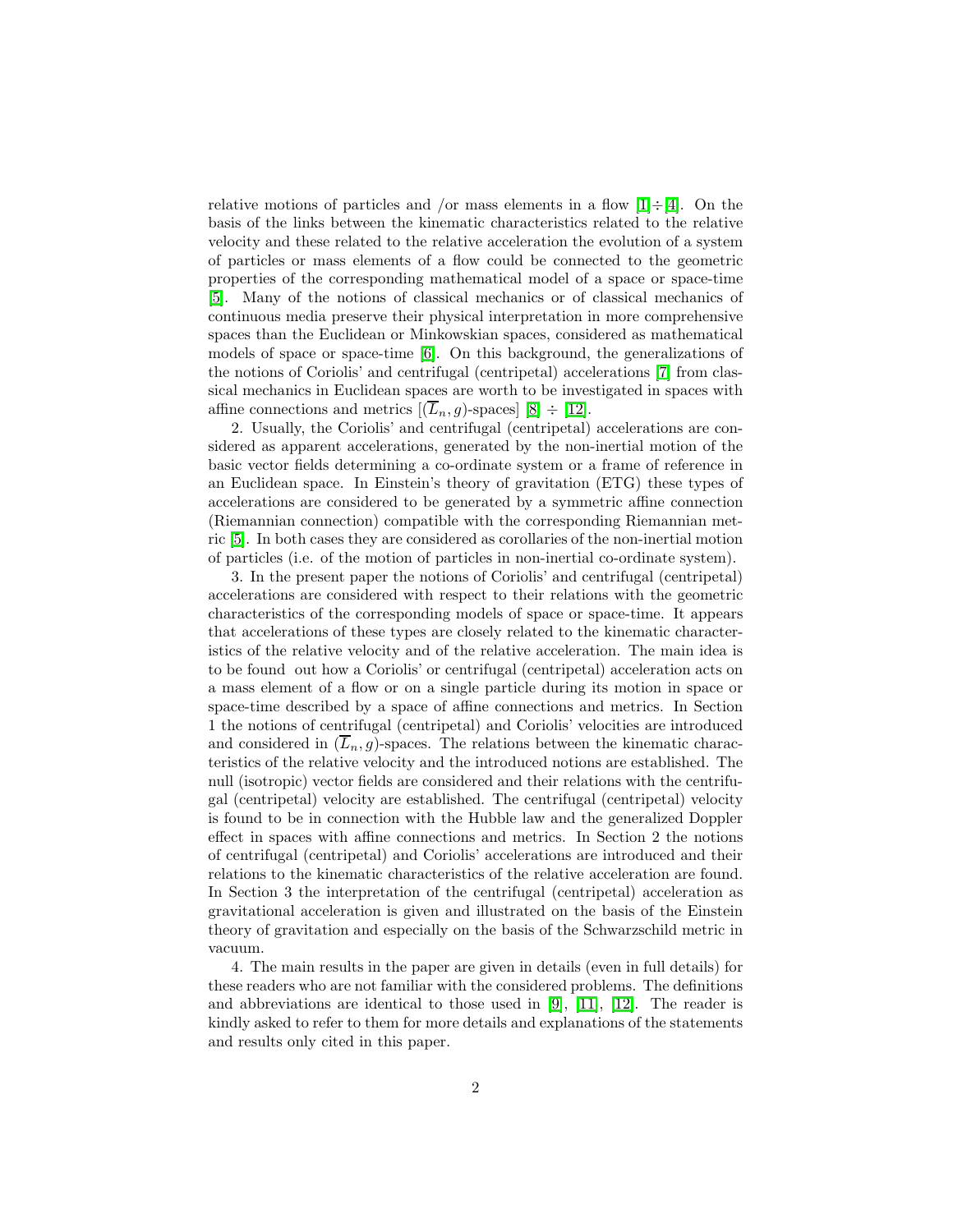## 2 Centrifugal (centripetal) and Coriolis' velocities

Let us now recall some well known facts from kinematics of vector fields over spaces with affine connections and metrics  $[(\overline{L}_n, g)$  - spaces], considered as models of space or space-time  $[1] \div [12]$  $[1] \div [12]$ .

Every vector field  $\xi$  could be represented by the use of a non-isotropic (nonnull) vector field u and its corresponding contravariant and covariant projective metrics  $h^u$  and  $h_u$  in the form

$$
\xi = \frac{1}{e} \cdot g(u, \xi) \cdot u + \overline{g}[h_u(\xi)], \qquad (1)
$$

where

$$
h^{u} = \overline{g} - \frac{1}{e} \cdot u \otimes u , \qquad h_{u} = g - \frac{1}{e} \cdot g(u) \otimes g(u) ,
$$
  
\n
$$
\overline{g} = g^{ij} \cdot e_{i}.e_{j} , \qquad g^{ij} = g^{ji} , \qquad e_{i}.e_{j} = \frac{1}{2} \cdot (e_{i} \otimes e_{j} + e_{j} \otimes e_{i}) ,
$$
  
\n
$$
g = g_{ij} \cdot e^{i}.e^{j} , \qquad g_{ij} = g_{ji} , \qquad e^{i}.e^{j} = \frac{1}{2} \cdot (e^{i} \otimes e^{j} + e^{j} \otimes e^{i}) ,
$$
\n
$$
(2)
$$

$$
e = g(u, u) = g_{\overline{k}l} \cdot u^k \cdot u^l = u_{\overline{k}} \cdot u^k = u_k \cdot u^{\overline{k}} \neq 0 , \qquad (3)
$$

$$
g(u,\xi) = g_{\overline{i}\overline{j}} \cdot u^i \cdot \xi^j, e_i = \partial_i, e^j = dx^j \text{ in a co-ordinate basis. } (4)
$$

By means of the representation of  $\xi$  the notions of relative velocity and relative acceleration are introduced [\[9\]](#page-27-7), [\[11\]](#page-27-8) in  $(\overline{L}_n, g)$  - spaces. By that, the vector field  $\xi$  has been considered as vector field orthogonal to the vector field u, i.e.  $g(u,\xi) = 0, \xi = \xi_{\perp} = \overline{g}[h_u(\xi)]$ . Both the fields are considered as tangent vector fields to the corresponding co-ordinates, i.e. they fulfil the condition [\[8\]](#page-27-5)  $\mathcal{L}_{\xi}u = -\mathcal{L}_u\xi = [u, \xi] = 0$ , where  $[u, \xi] = u \circ \xi - \xi \circ u$ . Under these preliminary conditions the relative velocity  $_{rel}v$  could be found in the form [\[9\]](#page-27-7), [\[11\]](#page-27-8)

$$
_{rel}v = \overline{g}[d(\xi_{\perp})] \quad , \tag{5}
$$

where

$$
d = \sigma + \omega + \frac{1}{n-1} \cdot \theta \cdot h_u \quad . \tag{6}
$$

The tensor d is the deformation velocity tensor; the tensor  $\sigma$  is the shear velocity tensor; the tensor  $\omega$  is the rotation velocity tensor; the invariant  $\theta$  is the expansion velocity invariant. The vector field  $_{rel}v$  is interpreted as the relative velocity of two points (mass elements, particles) moving in a space or space-time and having equal proper times [\[1\]](#page-27-0)÷[\[4\]](#page-27-1). The vector field  $\xi_{\perp}$  is orthogonal to  $u$  and is interpreted as deviation vector connecting the two mass elements (particles) (if considered as an infinitesimal vector field).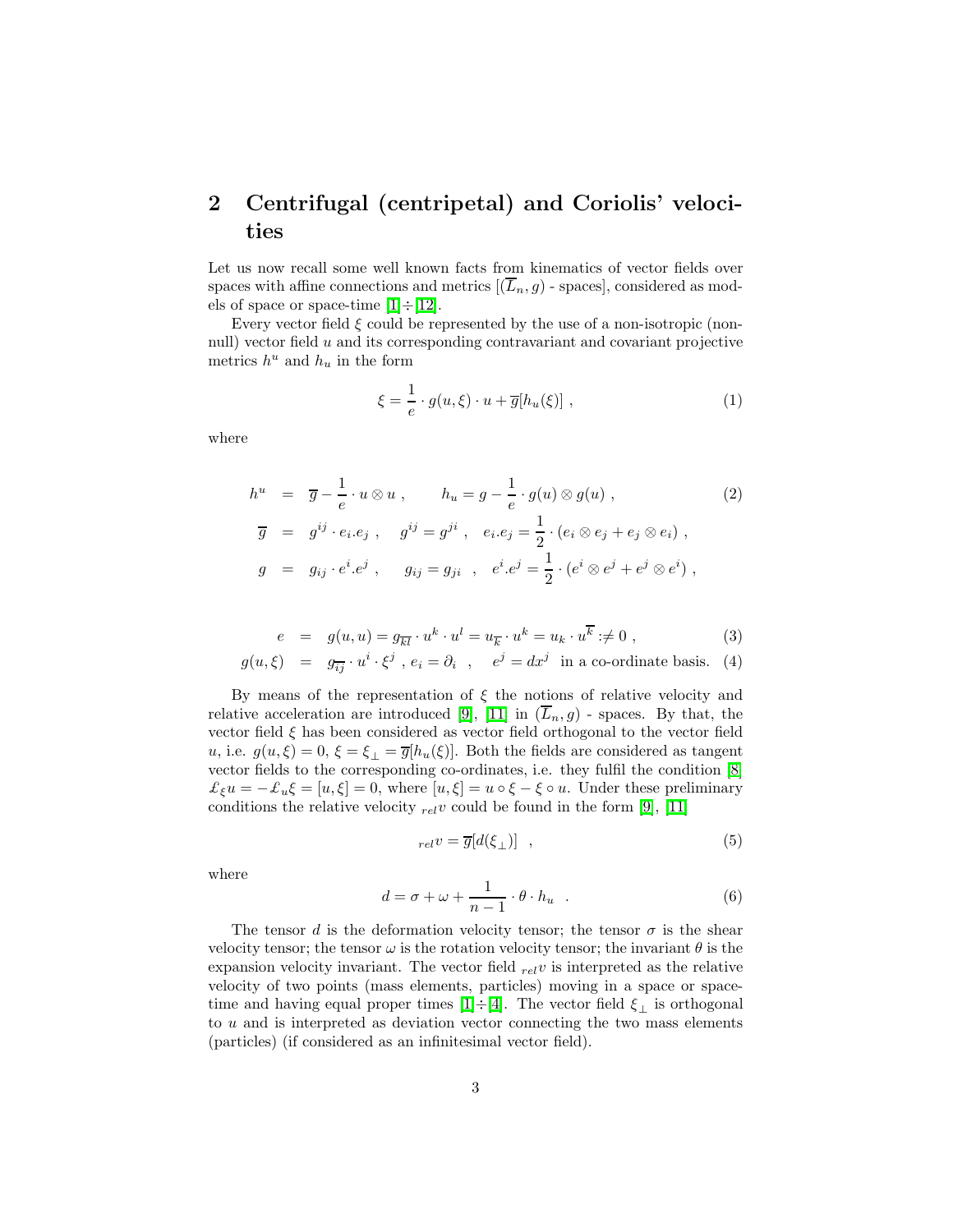Let us now consider the representation of the relative velocity by the use of a non-isotropic (non-null) vector field  $\xi_{\perp}$  (orthogonal to u) and its corresponding projective metrics

$$
h^{\xi_{\perp}} = \overline{g} - \frac{1}{g(\xi_{\perp}, \xi_{\perp})} \cdot \xi_{\perp} \otimes \xi_{\perp} , \qquad (7)
$$

$$
h_{\xi_{\perp}} = g - \frac{1}{g(\xi_{\perp}, \xi_{\perp})} \cdot g(\xi_{\perp}) \otimes g(\xi_{\perp}) . \tag{8}
$$

Then a vector field  $v$  could be represented in the form

$$
v = \frac{g(v, \xi_{\perp})}{g(\xi_{\perp}, \xi_{\perp})} \cdot \xi_{\perp} + \overline{g}[h_{\xi_{\perp}}(v)] \quad . \tag{9}
$$

Therefore, the relative velocity  $_{rel}v$  could be now written in the form

$$
_{rel}v = \frac{g(_{rel}v, \xi_{\perp})}{g(\xi_{\perp}, \xi_{\perp})} \cdot \xi_{\perp} + \overline{g}[h_{\xi_{\perp}}(_{rel}v)] = v_z + v_c \quad , \tag{10}
$$

where

$$
v_z = \frac{g(r_{el}v, \xi_\perp)}{g(\xi_\perp, \xi_\perp)} \cdot \xi_\perp , \qquad v_c = \overline{g}[h_{\xi_\perp}(r_{el}v)] . \qquad (11)
$$

The vector field  $v_z$  is collinear to the vector field  $\xi_{\perp}$ . If the factor (invariant) before  $\xi_{\perp}$  is positive, i.e. if

$$
\frac{g(r_{el}v,\xi_{\perp})}{g(\xi_{\perp},\xi_{\perp})} > 0
$$
\n(12)

the vector field  $v<sub>z</sub>$  is called *centrifugal velocity*. If the factor (invariant) before  $\xi_{\perp}$  is negative, i.e. if

$$
\frac{g(e_{t}v,\xi_{\perp})}{g(\xi_{\perp},\xi_{\perp})} < 0\tag{13}
$$

the vector field  $v_z$  is called *centripetal velocity*.

The vector field  $v_c$  is called Coriolis' velocity.

#### 2.1 Centrifugal (centripetal) velocity

**Properties of the centrifugal (centripetal) velocity** (a) Since  $v_z$  is collinear to  $\xi_{\perp}$ , it is orthogonal to the vector field u, i.e.

$$
g(u, v_z) = 0 \tag{14}
$$

(b) The centrifugal (centripetal) velocity  $v<sub>z</sub>$  is orthogonal to the Coriolis velocity  $v_c$ 

$$
g(v_z, v_c) = 0 \tag{15}
$$

(c) The length of the vector  $v_z$  could be found by means of the relation

$$
g(v_z, v_z) = v_z^2 = g(\frac{g(r_{el}v, \xi_\perp)}{g(\xi_\perp, \xi_\perp)} \cdot \xi_\perp, \frac{g(r_{el}v, \xi_\perp)}{g(\xi_\perp, \xi_\perp)} \cdot \xi_\perp) =
$$
\n
$$
= \frac{[g(r_{el}v, \xi_\perp)]^2}{g(\xi_\perp, \xi_\perp)^2} \cdot g(\xi_\perp, \xi_\perp) = \frac{[g(r_{el}v, \xi_\perp)]^2}{g(\xi_\perp, \xi_\perp)} = \frac{[g(r_{el}v, \xi_\perp)]^2}{\xi_\perp^2}.
$$
\n(16)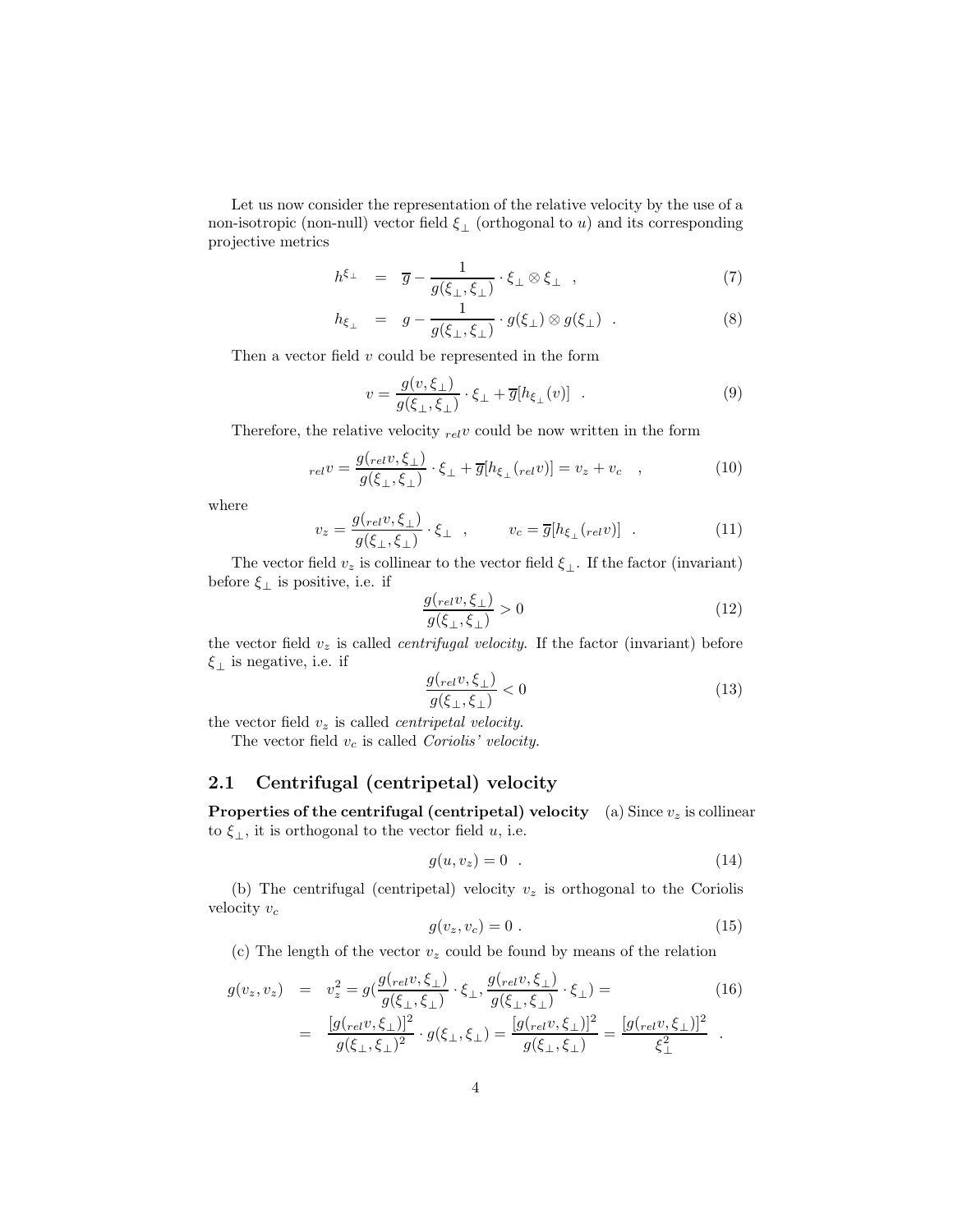From the last expression we can conclude that the square of the length of the centrifugal (centripetal) velocity is in general in inverse proportion to the length of the vector field  $\xi_{\perp}$ .

Special case:  $M_n := \overline{E_n}$ ,  $n = 3$  (3-dimensional Euclidean space):  $\xi_{\perp} = \overrightarrow{r}$ ,  $g(\xi_\perp,\xi_\perp)=r^2$ 

$$
v_z^2 = \frac{[g(\overrightarrow{r},_{rel}\overrightarrow{v})]^2}{r^2} , \qquad l_{v_z} = \sqrt{v_z^2} = \frac{g(\overrightarrow{r},_{rel}\overrightarrow{v})}{r} . \qquad (17)
$$

If the relative velocity  $_{rel}v$  is equal to zero then  $v_z = 0$ .

(d) The scalar product between  $v_z$  and  $_{rel}v$  could be found in its explicit form by the use of the explicit form of the relative velocity  $_{rel}v$ 

$$
_{rel}v = \overline{g}[d(\xi_{\perp})] = \overline{g}[\sigma(\xi_{\perp})] + \overline{g}[\omega(\xi_{\perp})] + \frac{1}{n-1} \cdot \theta \cdot \xi_{\perp} , \qquad (18)
$$

and the relations

$$
g(\xi_{\perp},\underset{rel}{v}v) = g(\xi_{\perp},\overline{g}[\sigma(\xi_{\perp})]) + \overline{g}(\xi_{\perp},\overline{g}[\omega(\xi_{\perp})]) + \frac{1}{n-1} \cdot \theta \cdot g(\xi_{\perp},\xi_{\perp}), \quad (19)
$$

$$
g(\xi_{\perp}, \overline{g}[\sigma(\xi_{\perp})]) = \sigma(\xi_{\perp}, \xi_{\perp}), \qquad (20)
$$

$$
\overline{g}(\xi_{\perp}, \overline{g}[\omega(\xi_{\perp})]) = \omega(\xi_{\perp}, \xi_{\perp}) = 0 , \qquad (21)
$$

$$
g(\xi_{\perp,rel} v) = \sigma(\xi_{\perp}, \xi_{\perp}) + \frac{1}{n-1} \cdot \theta \cdot g(\xi_{\perp}, \xi_{\perp}) . \tag{22}
$$

For

$$
g(v_{z,rel} v) = g(\frac{g(\xi_{\perp,rel} v)}{g(\xi_{\perp}, \xi_{\perp})} \cdot \xi_{\perp,rel} v) = \frac{g(\xi_{\perp,rel} v)}{g(\xi_{\perp}, \xi_{\perp})} \cdot g(\xi_{\perp,rel} v) =
$$
  
= 
$$
\frac{[g(\xi_{\perp,rel} v)]^2}{g(\xi_{\perp}, \xi_{\perp})} = v_z^2,
$$
 (23)

it follows that

$$
g(v_{z,rel} v) = g(v_z, v_z) = v_z^2.
$$
 (24)

*Remark.*  $g(v_{z,rel} v) = g(v_z, v_z) = v_z^2$  because of  $g(v_{z,rel} v) = g(v_z, v_z + v_c) =$  $g(v_z, v_z) + g(v_z, v_c) = g(v_z, v_z).$ 

On the other side, we can express  $v_z^2$  by the use of the kinematic characteristics of the relative velocity  $\sigma$ ,  $\omega$ , and  $\theta$ 

$$
v_z^2 = \frac{[g(\xi_{\perp}, \xi_{\perp})]^2}{g(\xi_{\perp}, \xi_{\perp})} = \frac{1}{g(\xi_{\perp}, \xi_{\perp})} \cdot [\sigma(\xi_{\perp}, \xi_{\perp}) + \frac{1}{n-1} \cdot \theta \cdot g(\xi_{\perp}, \xi_{\perp})]^2 =
$$
  
\n
$$
= \frac{1}{g(\xi_{\perp}, \xi_{\perp})} \cdot \{ [\sigma(\xi_{\perp}, \xi_{\perp})]^2 + \frac{1}{(n-1)^2} \cdot \theta^2 \cdot [g(\xi_{\perp}, \xi_{\perp})]^2 +
$$
  
\n
$$
+ \frac{2}{n-1} \cdot \theta \cdot \sigma(\xi_{\perp}, \xi_{\perp}) \cdot g(\xi_{\perp}, \xi_{\perp}) \},
$$
  
\n
$$
v_z^2 = \frac{[\sigma(\xi_{\perp}, \xi_{\perp})]^2}{g(\xi_{\perp}, \xi_{\perp})} + \frac{1}{(n-1)^2} \cdot \theta^2 \cdot g(\xi_{\perp}, \xi_{\perp}) + \frac{2}{n-1} \cdot \theta \cdot \sigma(\xi_{\perp}, \xi_{\perp}) \cdot (25)
$$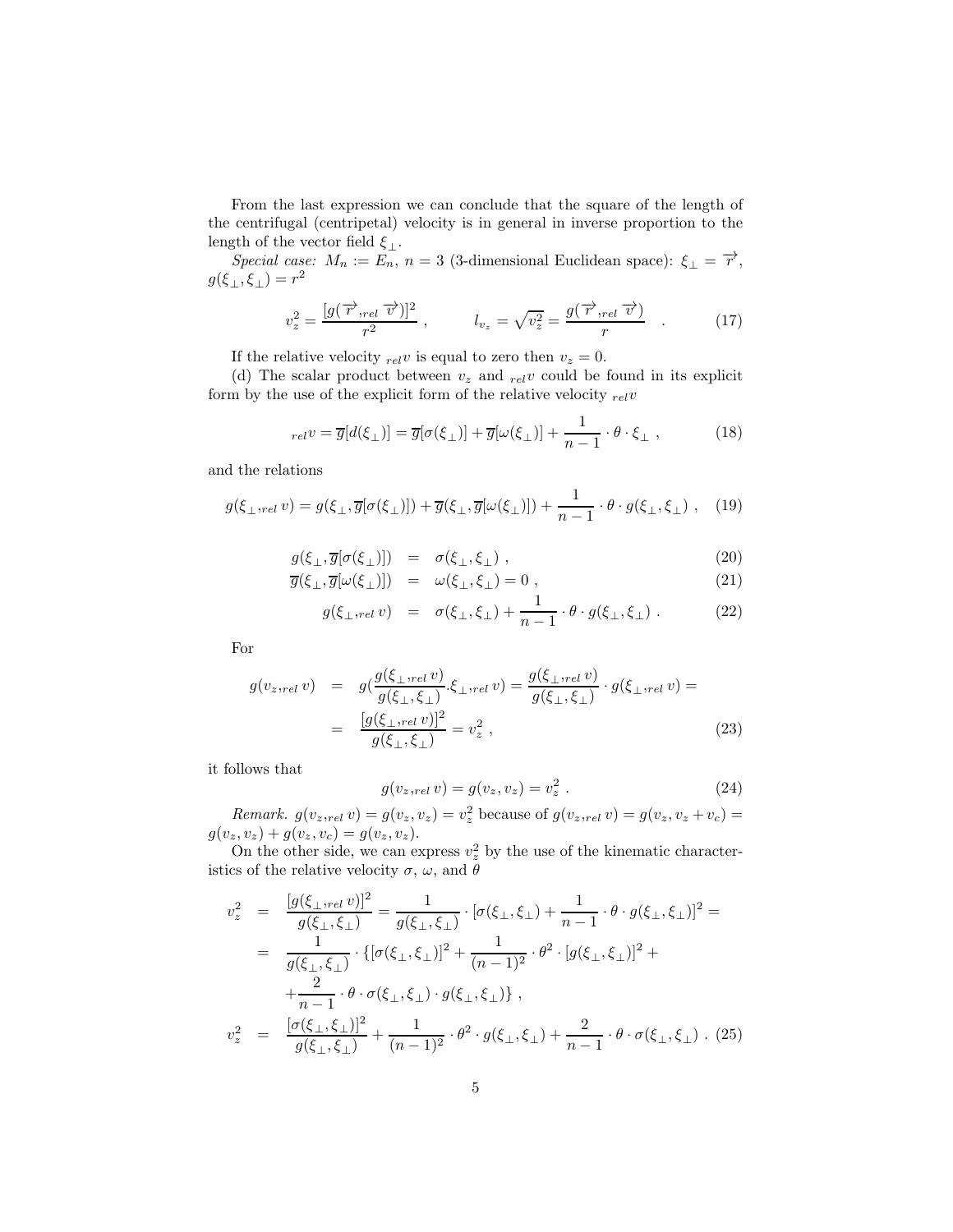Special case:  $\theta := 0$  (expansion-free relative velocity)

$$
v_z^2 = \frac{[\sigma(\xi_\perp, \xi_\perp)]^2}{g(\xi_\perp, \xi_\perp)} = \frac{[\sigma(\xi_\perp, \xi_\perp)]^2}{\xi_\perp^2} = \frac{[\sigma(\xi_\perp, \xi_\perp)]^2}{\mp l_{\xi_\perp}^2} \,, \tag{26}
$$

$$
g(\xi_{\perp}, \xi_{\perp}) = \mp l_{\xi_{\perp}}^2 \quad , \tag{27}
$$

$$
g(\xi_{\perp}, \xi_{\perp}) = -l_{\xi_{\perp}}^2
$$
 if  $g(u, u) = e = +l_u^2$ , (28)

$$
g(\xi_{\perp}, \xi_{\perp}) = +l_{\xi_{\perp}}^2
$$
 if  $g(u, u) = e = -l_u^2$ . (29)

Special case:  $\sigma := 0$  (shear-free relative velocity)

$$
v_z^2 = \frac{1}{(n-1)^2} \cdot \theta^2 \cdot g(\xi_\perp, \xi_\perp) \ . \tag{30}
$$

(e) The explicit form of  $v_z$  could be found as

$$
v_z = \frac{g_{\langle rel}v, \xi_{\perp} \rangle}{g(\xi_{\perp}, \xi_{\perp})} \cdot \xi_{\perp} = \frac{1}{g(\xi_{\perp}, \xi_{\perp})} \cdot [\sigma(\xi_{\perp}, \xi_{\perp}) + \frac{1}{n-1} \cdot \theta \cdot g(\xi_{\perp}, \xi_{\perp})] \cdot \xi_{\perp} =
$$
  
\n
$$
= \left[ \frac{\sigma(\xi_{\perp}, \xi_{\perp})}{g(\xi_{\perp}, \xi_{\perp})} + \frac{1}{n-1} \cdot \theta \right] \cdot \xi_{\perp},
$$
  
\n
$$
v_z = \left[ \frac{1}{n-1} \cdot \theta + \frac{\sigma(\xi_{\perp}, \xi_{\perp})}{g(\xi_{\perp}, \xi_{\perp})} \right] \cdot \xi_{\perp}.
$$
\n(31)

If

$$
\frac{1}{n-1} \cdot \theta + \frac{\sigma(\xi_{\perp}, \xi_{\perp})}{g(\xi_{\perp}, \xi_{\perp})} > 0 , \qquad \xi_{\perp}^2 = g(\xi_{\perp}, \xi_{\perp}) , \qquad (32)
$$

we have a centrifugal (relative) velocity.

If

$$
\frac{1}{n-1} \cdot \theta + \frac{\sigma(\xi_\perp, \xi_\perp)}{g(\xi_\perp, \xi_\perp)} < 0 \tag{33}
$$

we have a centripetal (relative) velocity.

Special case:  $\theta := 0$  (expansion-free relative velocity)

$$
v_z = \frac{\sigma(\xi_\perp, \xi_\perp)}{g(\xi_\perp, \xi_\perp)} \cdot \xi_\perp \,. \tag{34}
$$

Special case:  $\sigma := 0$  (shear-free relative velocity)

$$
v_z = \frac{1}{n-1} \cdot \theta \cdot \xi_{\perp} \quad . \tag{35}
$$

If the expansion invariant  $\theta > 0$  we have centrifugal (or expansion) (relative) velocity. If the expansion invariant  $\theta < 0$  we have centripetal (or contraction) (relative) velocity. Therefore, in the case of a shear-free relative velocity  $v<sub>z</sub>$  is proportional to the expansion velocity invariant  $\theta$ .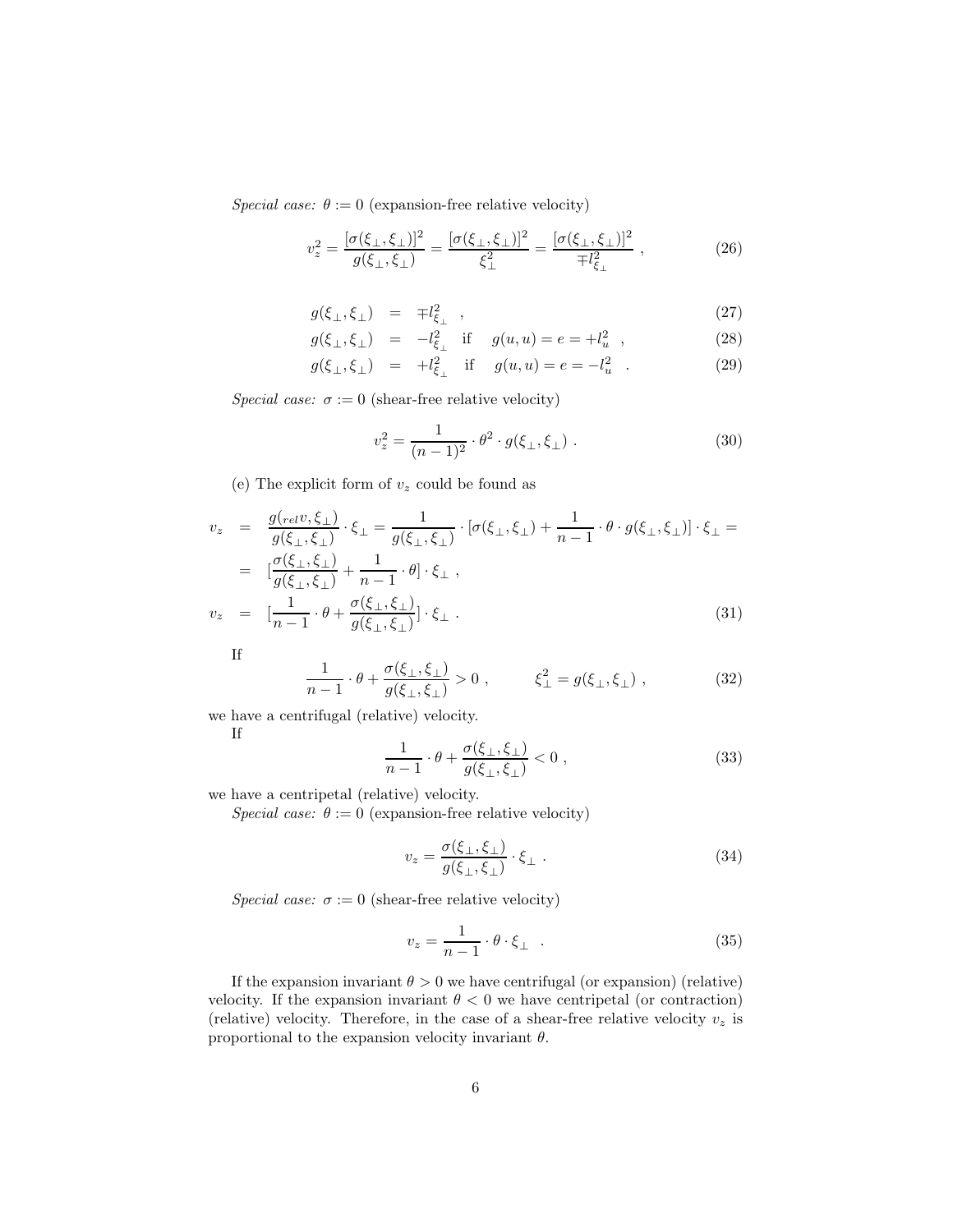If we introduce the vector field  $n_{\perp},$  normal to  $u$  and normalized, as

$$
n_{\perp} : = \frac{\xi_{\perp}}{l_{\xi_{\perp}}}, \quad g(\xi_{\perp}, \xi_{\perp}) = \mp l_{\xi_{\perp}}^2, \quad \xi_{\perp} = l_{\xi_{\perp}} \cdot n_{\perp} \quad , \tag{36}
$$

$$
l_{\xi_{\perp}} = |g(\xi_{\perp}, \xi_{\perp})|^{1/2}, \quad g(n_{\perp}, n_{\perp}) = \pm 1. \tag{37}
$$

then the above expressions with  $\sigma(\xi_{\perp}, \xi_{\perp})/g(\xi_{\perp}, \xi_{\perp})$  could be written in the forms:

$$
v_z = \left[\frac{1}{n-1} \cdot \theta \mp \sigma(n_\perp, n_\perp)\right] \cdot \xi_\perp , \qquad (38)
$$

$$
\theta := 0: \qquad v_z = \mp \sigma(n_\perp, n_\perp) \cdot \xi_\perp \quad , \tag{39}
$$

The centrifugal (centripetal) relative velocity  $v_z$  could be also written in the form

$$
v_z = \frac{g_{\left(\text{rel} \mathcal{V}, \xi_{\perp}\right)}}{g(\xi_{\perp}, \xi_{\perp})} \cdot \xi_{\perp} = \mp \frac{g_{\left(\text{rel} \mathcal{V}, \xi_{\perp}\right)}}{l_{\xi_{\perp}}^2} \cdot \xi_{\perp} =
$$
  

$$
= \mp g_{\left(\text{rel} \mathcal{V}, \frac{\xi_{\perp}}{l_{\xi_{\perp}}}\right)} \cdot \frac{\xi_{\perp}}{l_{\xi_{\perp}}} = \mp g_{\left(\text{rel} \mathcal{V}, n_{\perp}\right)} \cdot n_{\perp} . \tag{40}
$$

On the other side, on the basis of the relations

$$
\begin{array}{rcl} {}_{rel}v & = & \overline{g}[d(\xi_{\perp})]=\overline{g}[\sigma(\xi_{\perp})]+\overline{g}[\omega(\xi_{\perp})]+\frac{1}{n-1}\cdot\theta\cdot\xi_{\perp} \ ,\\ {} & \overline{g}[h_u(\xi)] & = & \xi_{\perp} \ \ , \quad \overline{g}[h_u(\xi_{\perp})]=\overline{g}[h_u(\overline{g}[h_u(\xi)])]=\overline{g}[h_u(\xi)]=\xi_{\perp} \ ,\\ {} & \phantom{rel} g(\overline{g}[\sigma(\xi_{\perp})],n_{\perp}) & = & \phantom{rel} \sigma(n_{\perp},\xi_{\perp})=\sigma(n_{\perp},l_{\xi_{\perp}}\cdot n_{\perp})=l_{\xi_{\perp}}\cdot\sigma(n_{\perp},n_{\perp}) \ ,\\ {} & \phantom{rel} g(\overline{g}[\omega(\xi_{\perp})],n_{\perp}) & = & \phantom{rel} \omega(n_{\perp},\xi_{\perp})=\omega(n_{\perp},l_{\xi_{\perp}}\cdot n_{\perp})=l_{\xi_{\perp}}\cdot\omega(n_{\perp},n_{\perp})=0 \ ,\\ {} & \phantom{rel} g(\xi_{\perp},n_{\perp}) & = & \phantom{rel} l_{\xi_{\perp}}\cdot g(n_{\perp},n_{\perp})=\mp l_{\xi_{\perp}} \ , \end{array}
$$

it follows for  $g({}_{rel}v, n_\perp)$ 

$$
g_{\left(\text{rel }v,\,n_{\perp}\right)} = \left[\sigma(n_{\perp}, n_{\perp}) \mp \frac{1}{n-1} \cdot \theta\right] \cdot l_{\xi_{\perp}} \quad , \tag{41}
$$

and for  $v_z$ 

$$
v_z = \mp g_{rel}v, n_\perp) \cdot n_\perp = \left[ \mp \sigma(n_\perp, n_\perp) + \frac{1}{n-1} \cdot \theta \right] \cdot l_{\xi_\perp} \cdot n_\perp ,
$$
  

$$
v_z = \left[ \frac{1}{n-1} \cdot \theta \mp \sigma(n_\perp, n_\perp) \right] \cdot l_{\xi_\perp} \cdot n_\perp .
$$
 (42)

Since  $l_{\xi_{\perp}} > 0$ , we have three different cases: (a)

$$
v_z > 0 : \mp \sigma(n_{\perp}, n_{\perp}) + \frac{1}{n-1} \cdot \theta > 0 :
$$
  

$$
\theta > \pm (n-1) \cdot \sigma(n_{\perp}, n_{\perp}), \quad n-1 > 0.
$$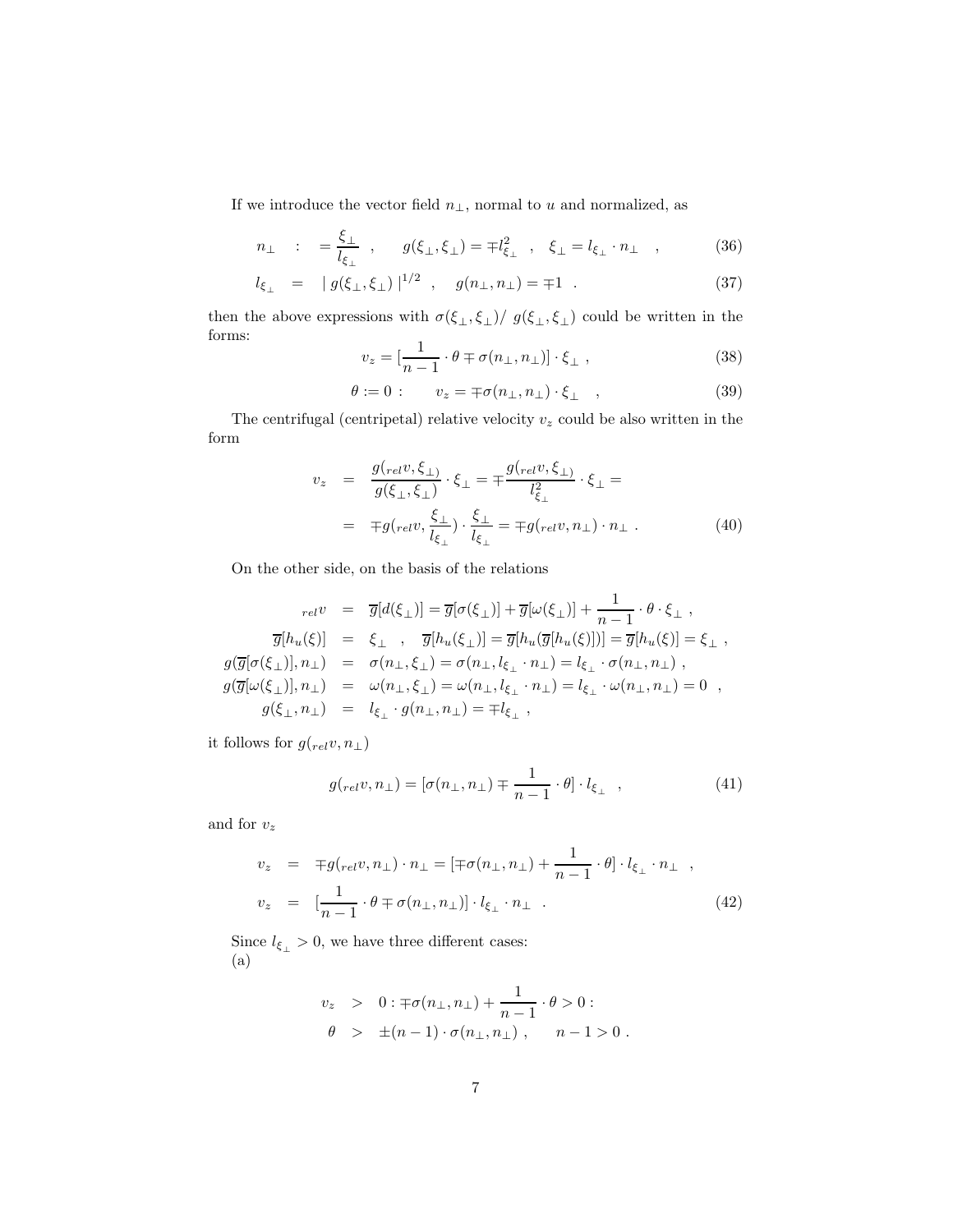(b)

$$
v_z \quad < \quad 0: \pm \sigma(n_\perp, n_\perp) + \frac{1}{n-1} \cdot \theta < 0: \\
\theta \quad < \quad \pm (n-1) \cdot \sigma(n_\perp, n_\perp) \;, \qquad n-1 > 0 \; .
$$

(c)

$$
v_z = 0 : \mp \sigma(n_{\perp}, n_{\perp}) + \frac{1}{n-1} \cdot \theta = 0 : \n\theta = \pm (n-1) \cdot \sigma(n_{\perp}, n_{\perp}), \quad n-1 > 0 .
$$

Special case:  $\sigma := 0$  (shear-free relative velocity)

$$
v_z = \frac{1}{n-1} \cdot \theta \cdot l_{\xi_\perp} \cdot n_\perp .
$$

For  $v_z > 0$ :  $\theta > 0$  we have an expansion, for  $v_z < 0$ :  $\theta < 0$  we have a contraction, and for  $v_z = 0$ :  $\theta = 0$  we have a stationary case.

Special case:  $\theta := 0$  (expansion-free relative velocity)

$$
v_z = \mp \sigma(n_{\perp}, n_{\perp}) \cdot l_{\xi_{\perp}} \cdot n_{\perp} .
$$

For  $v_z>0$  :  $\mp\sigma(n_{\perp},n_{\perp})>0$  we have an expansion, for  $v_z<0$  :  $\mp\sigma(n_{\perp},n_{\perp})<$ 0 we have a contraction, and for  $v_z = 0$ :  $\sigma(n_{\perp}, n_{\perp}) = 0$  we have a stationary case.

In an analogous way we can find the explicit form of  $v_z^2$  as

$$
v_z^2 = \{ \pm [\sigma(n_\perp, n_\perp)]^2 \pm \frac{1}{(n-1)^2} \cdot \theta^2 + \frac{2}{n-1} \cdot \theta \cdot \sigma(n_\perp, n_\perp) \} \cdot l_{\xi_\perp}^2 = (43)
$$

$$
= \mp[\sigma(n_{\perp}, n_{\perp}) \mp \frac{1}{n-1} \cdot \theta]^2 \cdot l_{\xi_{\perp}}^2 \tag{44}
$$

The expression for  $v_z^2$  could be now written in the form

$$
v_z^2 = \mp H^2 \cdot l_{\xi_\perp}^2 = \mp l_{v_z}^2 \quad , \tag{45}
$$

where

$$
H^{2} = [\sigma(n_{\perp}, n_{\perp}) \mp \frac{1}{n-1} \cdot \theta]^{2} . \qquad (46)
$$

Then

$$
l_{v_z}^2 = H^2 \cdot l_{\xi_\perp}^2 \quad , \qquad l_{v_z} = |H| \cdot l_{\xi_\perp} \quad , \quad l_{v_z} > 0 \quad . \tag{47}
$$

$$
H = \mp[\sigma(n_{\perp}, n_{\perp}) \mp \frac{1}{n-1} \cdot \theta] = \tag{48}
$$

$$
= \frac{1}{n-1} \cdot \theta \mp \sigma(n_{\perp}, n_{\perp}) \quad . \tag{49}
$$

and

$$
v_z = \pm l_{v_z} \cdot n_\perp = \pm \mid H \mid \cdot l_{\xi_\perp} \cdot n_\perp = H \cdot l_{\xi_\perp} \cdot n_\perp = H \cdot \xi_\perp \quad . \tag{50}
$$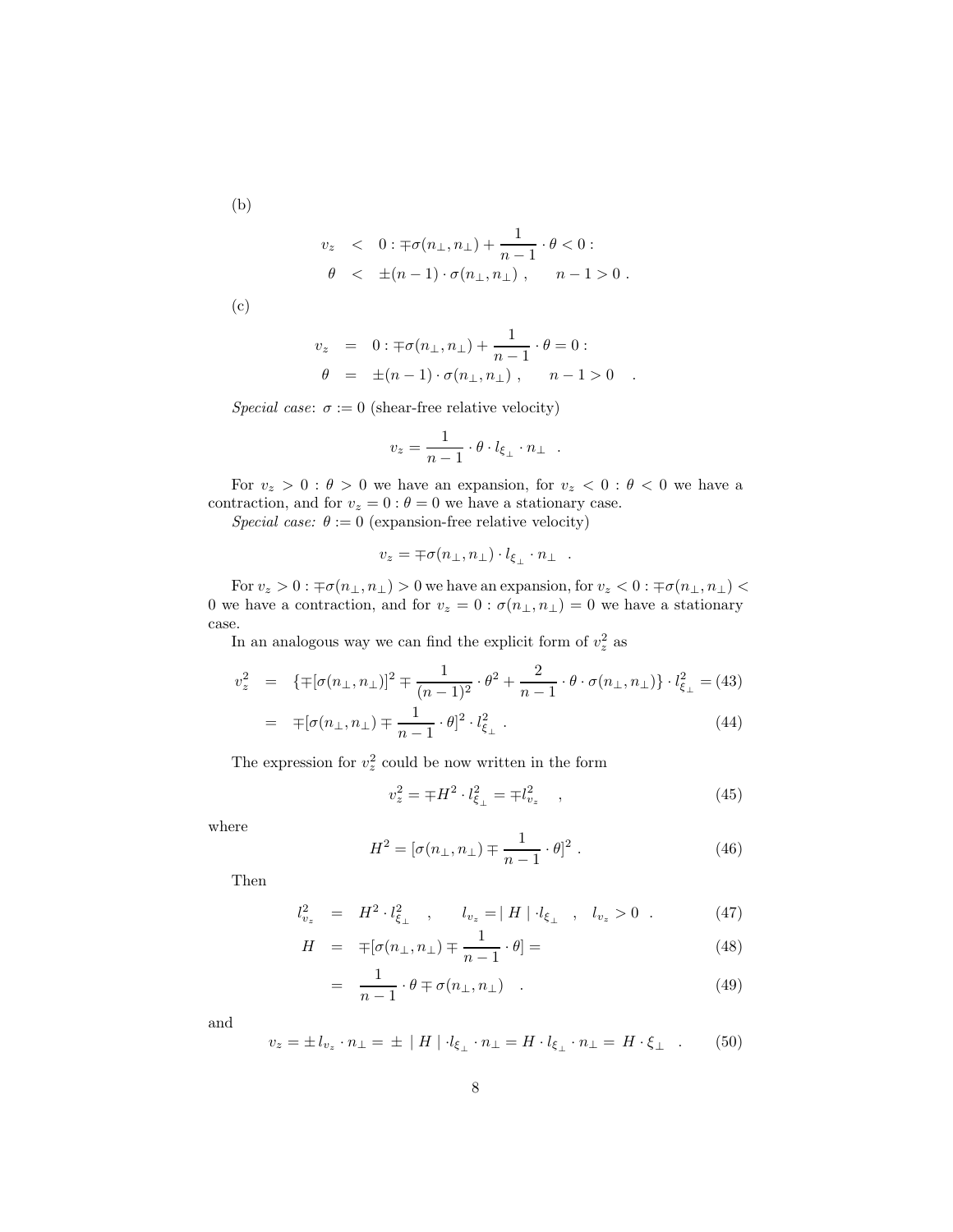It follows from the last expression that the centrifugal (centripetal) relative velocity  $v_z$  is collinear to the vector field  $\xi_{\perp}$ . Its absolute value  $l_{v_z} = |H| \cdot l_{\xi_{\perp}}$ and the expression for the centrifugal (centripetal) relative velocity  $v_z = H$ .  $l_{\xi_+} \cdot n_\perp = H \cdot \xi_\perp$  represent generalizations of the Hubble law [\[15\]](#page-28-0). The function H could be called Hubble function (some authors call it Hubble coefficient [\[15\]](#page-28-0)). Since  $H = H(x^k(\tau)) = H(\tau)$ , for a given proper time  $\tau = \tau_0$  the function H has at the time  $\tau_0$  the value  $H(\tau_0) = H(\tau = \tau_0) = \text{const.}$  The Hubble function H is usually called Hubble constant.

Remark. The Hubble coefficient H has dimension  $sec^{-1}$ . The function  $H^{-1}$ with dimension sec is usually denoted in astrophysics as *Hubble's time* [\[15\]](#page-28-0).

The Hubble function  $H$  could also be represented in the forms [\[12\]](#page-27-6)

$$
H = \frac{1}{n-1} \cdot \theta \mp \sigma(n_{\perp}, n_{\perp}) =
$$
  
= 
$$
\frac{1}{2} [(n_{\perp})(h_u)(\nabla_u \overline{g} - \mathcal{L}_u \overline{g})(h_u)(n_{\perp})]
$$
 (51)

In the Einstein theory of gravitation (ETG) the Hubble coefficient is considered under the condition that the centrifugal relative velocity is generated by a shear-free relative velocity in a cosmological model of the type of Robertson-Walker [\[15\]](#page-28-0), i.e.

$$
v_z = H \cdot l_{\xi_\perp} \cdot n_\perp = H \cdot \xi_\perp \quad \text{with} \quad H = \frac{1}{n-1} \cdot \theta \quad \text{and} \quad \sigma = 0 \quad . \tag{52}
$$

Special case:  $U_n$  - or  $V_n$ -space:  $\nabla_u \overline{g} = 0$ ,  $\mathcal{L}_u \overline{g} := 0$  (the vector field u is a Killing vector field in the corresponding space)

 $H=0$ .

Therefore, in a (pseudo) Riemannian space with or without torsion  $(U_n$ - or  $V_n$ - space) the Hubble function H is equal to zero if the velocity vector field  $u(n = 4)$  of an observer is a Killing vector field fulfilling the Killing equation  $\mathcal{L}_u \overline{g} = 0$ . This means that the condition  $\mathcal{L}_u \overline{g} = 0$  is a sufficient condition for the Hubble function to be equal to zero.

Special case:  $(\overline{L}_n, g)$ -space with  $\nabla_u \overline{g} - \mathcal{L}_u \overline{g} := 0$  [\[16\]](#page-28-1). For this case, the last expression appears as a sufficient condition for the vanishing of the Hubble function H, i.e.  $H = 0$  if  $\nabla_u \overline{g} = \mathcal{L}_u \overline{g}$ .

Special case:  $(\overline{L}_n, g)$ -spaces with vanishing centrifugal (centripetal) velocity:  $v_z := 0.$ 

$$
v_z : = 0 : H = 0 : \frac{1}{n-1} \cdot \theta \mp \sigma(n_\perp, n_\perp) = 0 ,
$$
  

$$
\theta = \pm (n-1) \cdot \sigma(n_\perp, n_\perp) .
$$

Remark. The Hubble function  $H$  is introduced in the above considerations only on a purely kinematic basis related to the notions of relative velocity and centrifugal (centripetal) relative velocity. Its dynamic interpretation in a theory of gravitation depends on the structure of the theory and the relations between the field equations and the Hubble function.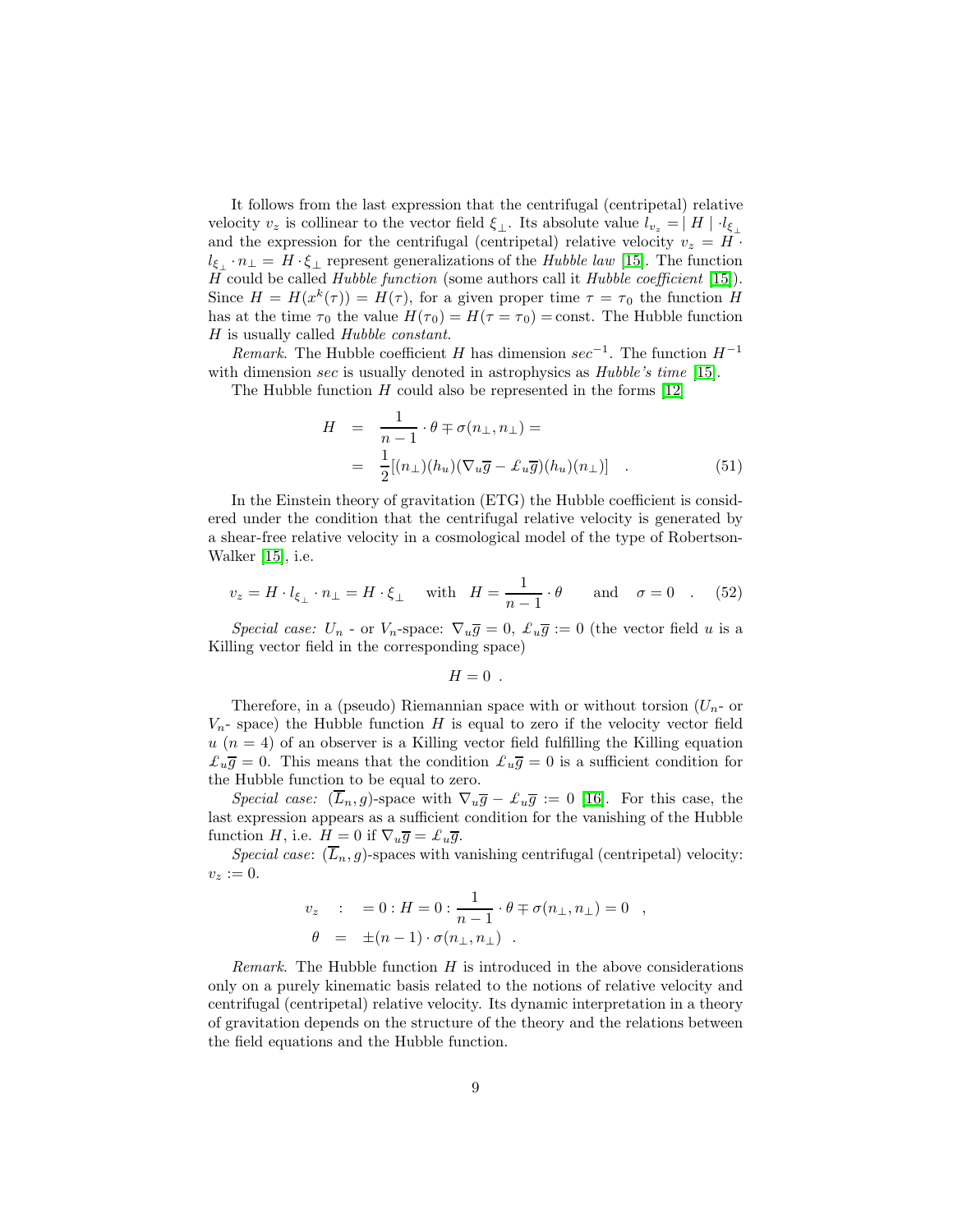#### 2.2 Generalized Hubble's law and centrifugal (centripetal) relative velocity

#### 2.2.1 Null (isotropic) vector fields in spaces with affine connections and metrics

The null (isotropic) vector fields are used in all cases where a radiation process and its corresponding radiation has to be described in relativistic mechanics and electrodynamics as well as in Einstein's theory of gravitation [\[5\]](#page-27-2). The null (isotropic) vector fields are related to the wave vector of the classical electrodynamics and used for an invariant description of wave propagation in different types of spaces or space-times.

Definition. A null (isotropic) vector filed is a contravariant vector field  $k : \neq$  $\mathbf{0} \in T(M)$  with zero length  $l_k = |g(k, k)|^{1/2} = 0$ .

Remark. Since

$$
k^2 = g(k, k) = 0 = \pm l_k^2
$$

we have  $l_k = |k| = |g(k, k)|^{1/2} = 0$ .

As a contravariant vector field the null vector field  $k$  could be represented by its projections along and orthogonal to a given non-isotropic (non-null) vector field u

$$
k = \frac{1}{e} \cdot g(u, k) \cdot u + \overline{g}[h_u(k)] \quad ,
$$

where

$$
e = g(u, u) = \pm l_u^2 : \neq 0
$$
.

The invariant (scalar product of u and k)  $g(u, k) := \omega$  is interpreted as the frequency  $\omega$  of the radiation related to the null vector k and detected by an observer with velocity  $u$ 

$$
g(u,k) = \omega := 2 \cdot \pi \cdot \nu \quad . \tag{53}
$$

The contravariant non-isotropic (non-null) vector field  $u$  and its corresponding vector field  $\xi_{\perp}$ , orthogonal to u [g(u,  $\xi_{\perp}$ ) = 0], could be written in the forms

$$
u = l_u \cdot n_{\mathfrak{m}}, \quad l_u > 0 \quad , \tag{54}
$$

$$
g(u, u) = l_u^2 \cdot g(n_{\shortparallel}, n_{\shortparallel}) = \pm l_u^2 , \qquad (55)
$$

$$
g(n_{\shortparallel}, n_{\shortparallel}) = \pm 1 \,, \tag{56}
$$

$$
\xi_{\perp} = l_{\xi_{\perp}} \cdot n_{\perp} , l_{\xi_{\perp}} > 0 , \qquad (57)
$$

$$
g(\xi_{\perp}, \xi_{\perp}) = l_{\xi_{\perp}}^2 \cdot g(n_{\perp}, n_{\perp}) = \mp l_{\xi_{\perp}}^2 , \qquad (58)
$$

$$
g(n_{\perp}, n_{\perp}) = \mp 1 \tag{59}
$$

The vector fields  $n_{\parallel}$  and  $n_{\perp}$  are normalized unit vector fields orthogonal to each other, i.e.

$$
g(n_{\shortparallel}, n_{\perp}) = 0 \t . \t (60)
$$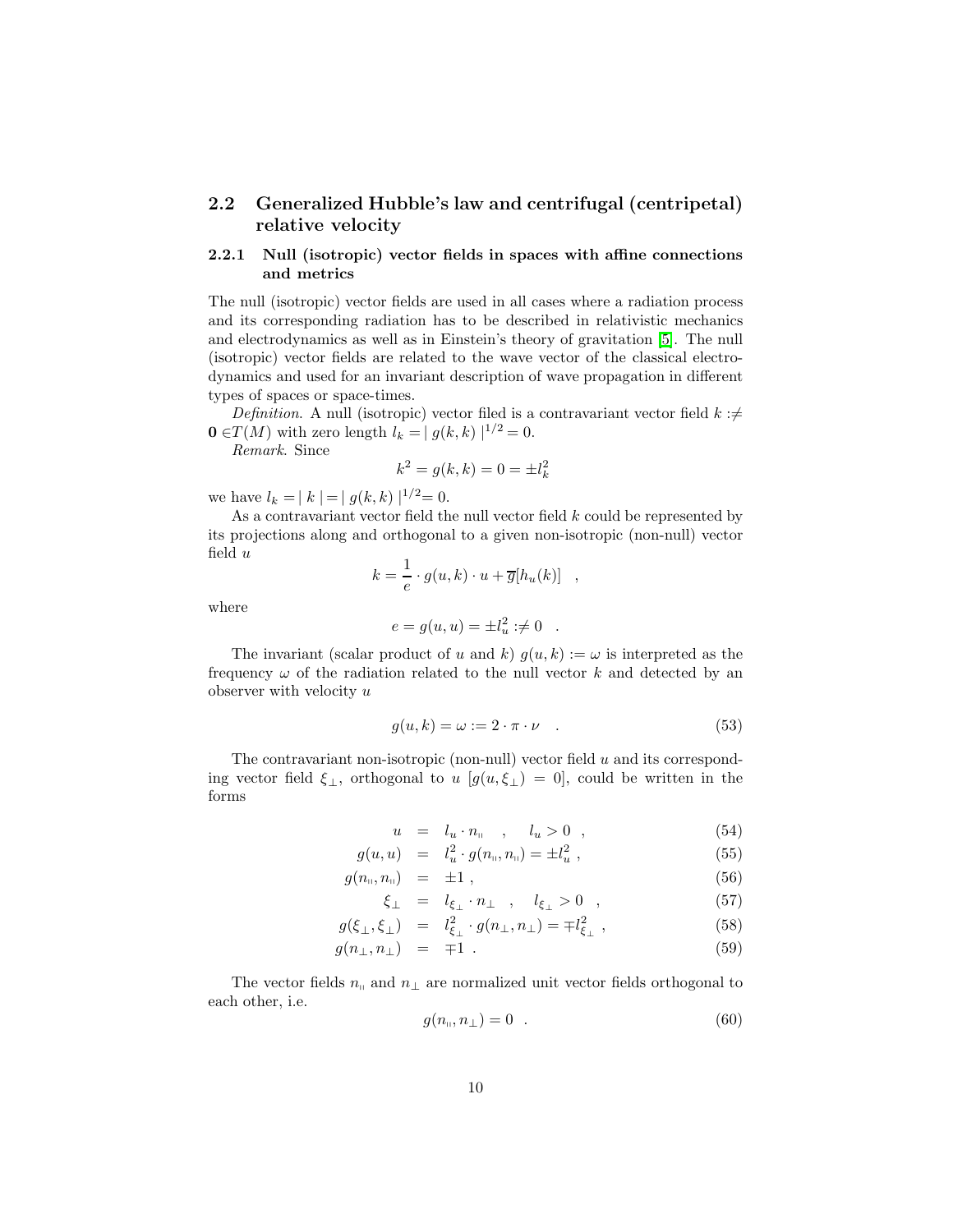Proof. From  $g(u,\xi_{\perp})=0=g(l_u\cdot n_{\shortparallel},l_{\xi_{\perp}}\cdot n_{\perp})=l_u\cdot l_{\xi_{\perp}}\cdot g(n_{\shortparallel},n_{\perp})$  and  $l_u\neq 0$ ,  $l_{\xi_{\perp}} \neq 0$ , it follows that  $g(n_{\shortparallel}, n_{\perp}) = 0$ .

By the use of the unit vector fields  $n_{\parallel}$  and  $n_{\perp}$  the null vector field k could be written in the form

$$
k = k_{\shortparallel} + k_{\perp} \quad , \qquad g(k_{\shortparallel}, k_{\perp}) = 0 \quad , \tag{61}
$$

where

$$
k_{\shortparallel} = \frac{\omega}{e} \cdot u = \pm \frac{\omega}{l_u^2} \cdot l_u \cdot n_{\shortparallel} = \pm \frac{\omega}{l_u} \cdot n_{\shortparallel} \quad . \tag{62}
$$

$$
k_{\perp} = \overline{g}[h_u(k)] = k \mp \frac{\omega}{l_u} \cdot n_{\parallel} = \mp l_{k_{\perp}} \cdot n_{\perp} , \qquad (63)
$$

$$
g(k_{\perp}, k_{\perp}) = \mp l_{k_{\perp}}^2 = l_{k_{\perp}}^2 \cdot g(n_{\perp}, n_{\perp}), \qquad (64)
$$

$$
g(k,k) = g(k_{\perp}, k_{\perp}) + g(k_{\shortparallel}, k_{\shortparallel}) =
$$
  
\n
$$
= g(k_{\perp}, k_{\perp}) + g(\pm \frac{\omega}{l_u} \cdot n_{\shortparallel}, \pm \frac{\omega}{l_u} \cdot n_{\shortparallel}) =
$$
  
\n
$$
= \mp l_{k_{\perp}}^2 + \frac{\omega^2}{l_u^2} \cdot g(n_{\shortparallel}, n_{\shortparallel}) = \mp l_{k_{\perp}}^2 \pm \frac{\omega^2}{l_u^2} = 0 \quad , \tag{65}
$$

$$
\mp l_{k_{\perp}}^2 = \mp \frac{\omega^2}{l_u^2} \quad , \quad l_{k_{\perp}}^2 = \frac{\omega^2}{l_u^2} \quad , \quad l_{k_{\perp}} = \frac{\omega}{l_u} \quad , \tag{66}
$$

$$
k_{\perp} = \mp \frac{\omega}{l_u} \cdot n_{\perp} \quad , \tag{67}
$$

$$
k = \frac{\omega}{l_u} \cdot (\pm n_{\shortparallel} \mp n_{\perp}) \quad , \quad g(k,k) = 0 \quad . \tag{68}
$$

#### 2.2.2 Centrifugal (centripetal) relative velocity and null vector fields

The frequency  $\omega$  of the radiation related to the null vector field k and detected by an observer with velocity vector field  $u$  has been determined as the projection of the non-isotropic (non-null) velocity vector field  $u$  at the vector field  $k$  (or vice versa):  $\omega = g(u, k)$ . In an analogous way, the projection of the centrifugal (centripetal) relative velocity  $v<sub>z</sub>$  at the part of k, orthogonal to u, (or vice versa) could be interpreted as the change  $_{rel}\omega := g(v_z, k_\perp)$  of the frequency  $\overline{\omega}$ of the emitter under the motion of the observer described by the centrifugal (centripetal) relative velocity  $v_z$ . By the use of the relations

$$
\begin{array}{rcl} g(u,k) & = & \omega & , \qquad g(n_{\perp},k_{\perp}) = \frac{\omega}{l_u} \\ & & \\ v_z & = & \big[\frac{1}{n-1}\cdot\theta \mp \sigma(n_{\perp},n_{\perp})\big]\cdot l_{\xi_{\perp}}\cdot n_{\perp} \ \ , \end{array}
$$

the projection  $g(v_z, k_\perp)$  of  $v_z$  at  $k_\perp$  could be found in the form

$$
_{rel}\omega = g(v_z, k_\perp) = \left[\frac{1}{n-1} \cdot \theta \mp \sigma(n_\perp, n_\perp)\right] \cdot l_{\xi_\perp} \cdot g(n_\perp, k_\perp) = (69)
$$

$$
= \frac{\omega}{l_u} \cdot \left[\frac{1}{n-1} \cdot \theta \mp \sigma(n_\perp, n_\perp)\right] \cdot l_{\xi_\perp} \quad . \tag{70}
$$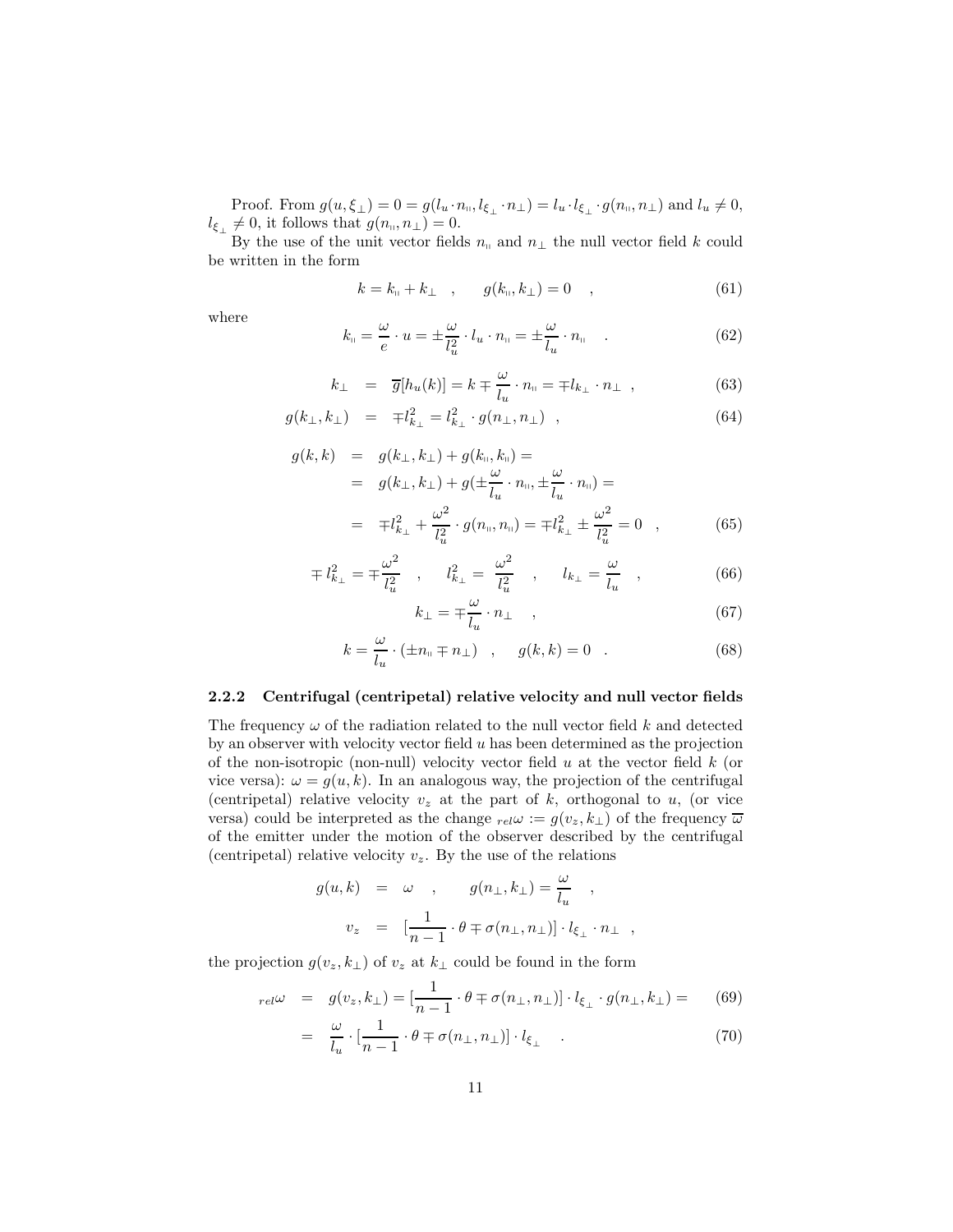If we introduce the abbreviation for the Hubble function

$$
H = \frac{1}{n-1} \cdot \theta \mp \sigma(n_{\perp}, n_{\perp}) \tag{71}
$$

then the expression for  $_{rel}\omega$  could be written in the form

$$
_{rel}\omega = H \cdot \frac{l_{\xi_{\perp}}}{l_u} \cdot \omega \qquad . \tag{72}
$$

As mentioned above, the frequency  $\omega$  is the frequency detected by the observer with the velocity vector field u. The frequency of the emitter  $\overline{\omega}$  could be find by the use of the relation between  $\omega$  and  $\overline{\omega}$  on the basis of the expression of the change of  $\omega$  under the centrifugal (centripetal) motion [described by the centrifugal (centripetal) velocity  $v_z$  as

$$
\overline{\omega} = \omega + \text{rel}\omega \quad , \qquad \omega = \overline{\omega} - \text{rel}\omega \quad . \tag{73}
$$

Therefore, the radiation with frequency  $\overline{\omega}$  by the emitter could be expressed as

$$
\overline{\omega} = \omega + {}_{rel}\omega = \omega + H \cdot \frac{l_{\xi_{\perp}}}{l_u} \cdot \omega = (1 + H \cdot \frac{l_{\xi_{\perp}}}{l_u}) \cdot \omega \tag{74}
$$

and it will be detected by the observer as the frequency  $\omega$ . The relative difference between both the frequencies (emitted  $\overline{\omega}$  and detected  $\omega$ )

$$
\frac{\overline{\omega} - \omega}{\omega} := \frac{\triangle \omega}{\omega}
$$

appears in the form

$$
\frac{\triangle\omega}{\omega} = \frac{\overline{\omega} - \omega}{\omega} = H \cdot \frac{l_{\xi_{\perp}}}{l_u} \quad . \tag{75}
$$

If we introduce the abbreviation

$$
z := H \cdot \frac{l_{\xi_{\perp}}}{l_u} \tag{76}
$$

we obtain the relation between the emitted frequency  $\overline{\omega}$  and the frequency detected by the observer in the form

$$
\frac{\overline{\omega} - \omega}{\omega} = z \quad , \qquad \overline{\omega} = (1 + z) \cdot \omega \quad . \tag{77}
$$

The quantity z could be denoted as *observed shift frequency parameter*.

If  $z = 0$  then  $H = 0$  and there will be no difference between the emitted and detected frequencies:  $\overline{\omega} = \omega$ , i.e. for  $z = 0$   $\overline{\omega} = \omega$ . This will be the case if

$$
\theta = \pm (n-1) \cdot \sigma(n_{\perp}, n_{\perp}) \quad . \tag{78}
$$

If  $z > 0$  the observed shift frequency parameter is called *red shift*. If  $z < 0$ the observed shift frequency parameter is called *blue shift*. If  $\overline{\omega}$  and  $\omega$  are known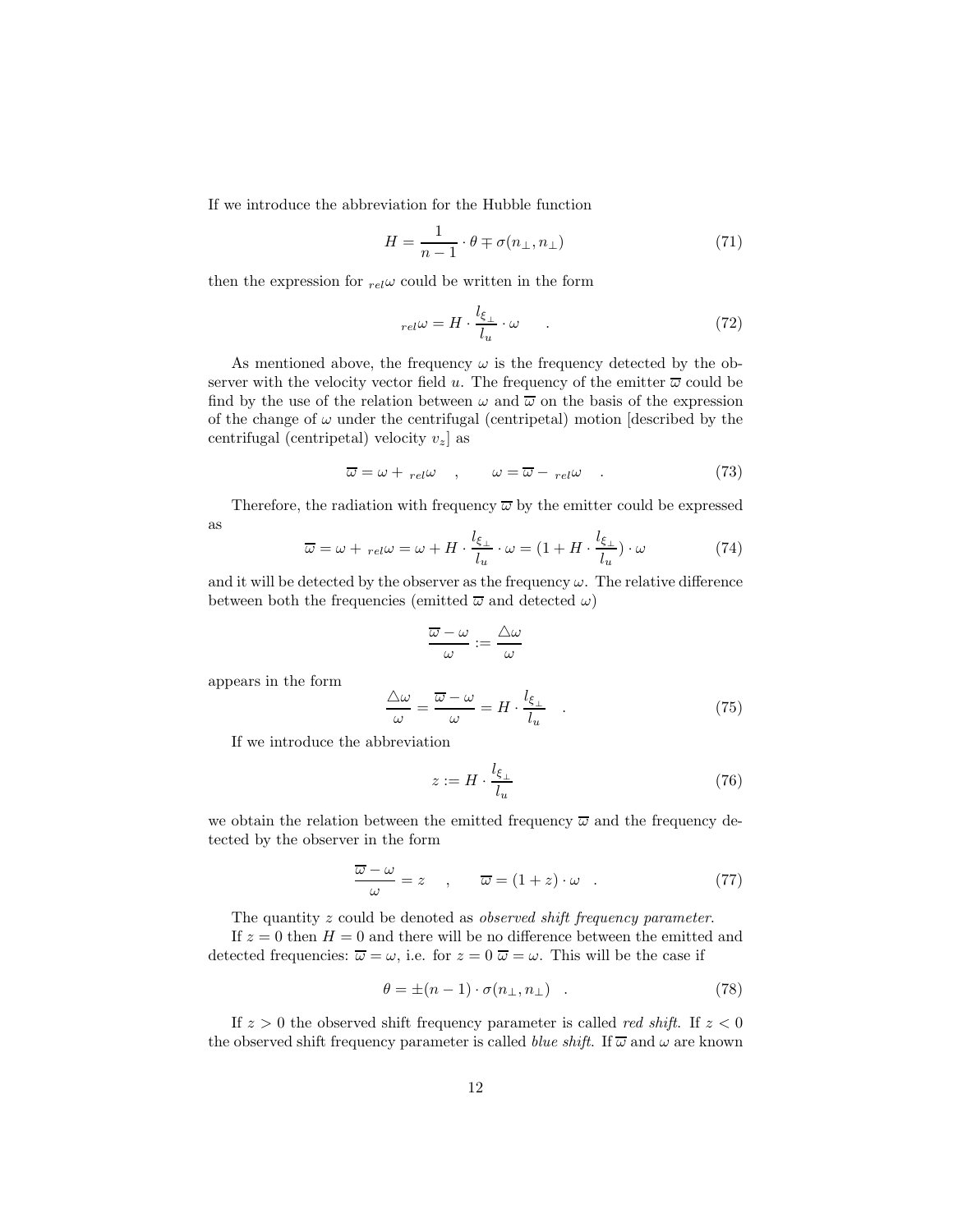the observed shift frequency parameter  $z$  could be found. If  $w$  and  $z$  are given then the corresponding  $\overline{\omega}$  could be estimated.

On the other side, from the explicit form of z

$$
z = H \cdot \frac{l_{\xi_{\perp}}}{l_u} = \left[\frac{1}{n-1} \cdot \theta \mp \sigma(n_{\perp}, n_{\perp})\right] \cdot \frac{l_{\xi_{\perp}}}{l_u} \tag{79}
$$

we could find the relation between the observed shift frequency parameter z and the kinematic characteristics of the relative velocity such as the expansion and shear velocities.

Special case:  $(L_n, g)$ -spaces with shear-free relative velocity:  $\sigma := 0$ .

$$
z = \frac{1}{n-1} \cdot \theta \cdot \frac{l_{\xi_{\perp}}}{l_u} \quad , \qquad H = \frac{1}{n-1} \cdot \theta \quad . \tag{80}
$$

Special case:  $(\overline{L}_n, g)$ -spaces with expansion-free relative velocity:  $\theta := 0$ .

$$
z = \mp \sigma(n_{\perp}, n_{\perp}) \cdot \frac{l_{\xi_{\perp}}}{l_u} \qquad , \qquad H = \mp \sigma(n_{\perp}, n_{\perp}) \qquad . \tag{81}
$$

On the grounds of the observed shift frequency parameter  $z$  the distance (the length  $l_{\xi_{\perp}}$  of  $\xi_{\perp}$ ) between the observer [with the world line  $x^{i}(\tau)$  and velocity vector field  $u = \frac{d}{d\tau}$  and the observed object (at a distance  $l_{\xi_{\perp}}$  from the observer) emitted radiation with null vector field  $k$  could be found as

$$
l_{\xi_{\perp}} = z \cdot \frac{l_u}{H} = \frac{\overline{\omega} - \omega}{\omega} \cdot \frac{l_u}{H} \quad . \tag{82}
$$

On the other side, if z, H, and  $l_{\xi_{\perp}}$  are known the absolute value  $l_u$  of the velocity vector u could be found as

$$
l_u = \frac{H}{z} \cdot l_{\xi_{\perp}} = \frac{H \cdot \omega}{\overline{\omega} - \omega} \cdot l_{\xi_{\perp}} \tag{83}
$$

Remark. In the Einstein theory of gravitation (ETG) the absolute value of u is usually normalized to 1 or c, i.e.  $l_u = 1, c$ . Then the last expression could be used for experimental check up of the velocity  $c$  of light in vacuum if  $z$ ,  $H$ , and  $l_{\xi_{\perp}}$  are known

$$
c = \frac{H}{z} \cdot l_{\xi_{\perp}} = \frac{H \cdot \omega}{\overline{\omega} - \omega} \cdot l_{\xi_{\perp}} \quad . \tag{84}
$$

Since

$$
z=[\frac{1}{n-1}\cdot\theta\mp\sigma(n_{\perp},n_{\perp})]\cdot\frac{l_{\xi_{\perp}}}{l_u}=\frac{\overline{\omega}-\omega}{\omega}
$$

it follows that

$$
l_u = \frac{\omega}{\overline{\omega} - \omega} \cdot \left[ \frac{1}{n-1} \cdot \theta \mp \sigma(n_\perp, n_\perp) \right] \cdot l_{\xi_\perp} \quad . \tag{85}
$$

Analogous expression we can find for the length  $l_{\xi_{\perp}}$  of the vector field  $\xi_{\perp}$ 

$$
l_{\xi_{\perp}} = (n-1) \cdot (\frac{\overline{\omega}}{\omega} - 1) \cdot \frac{l_u}{\theta \mp (n-1) \cdot \sigma(n_{\perp}, n_{\perp})}
$$
(86)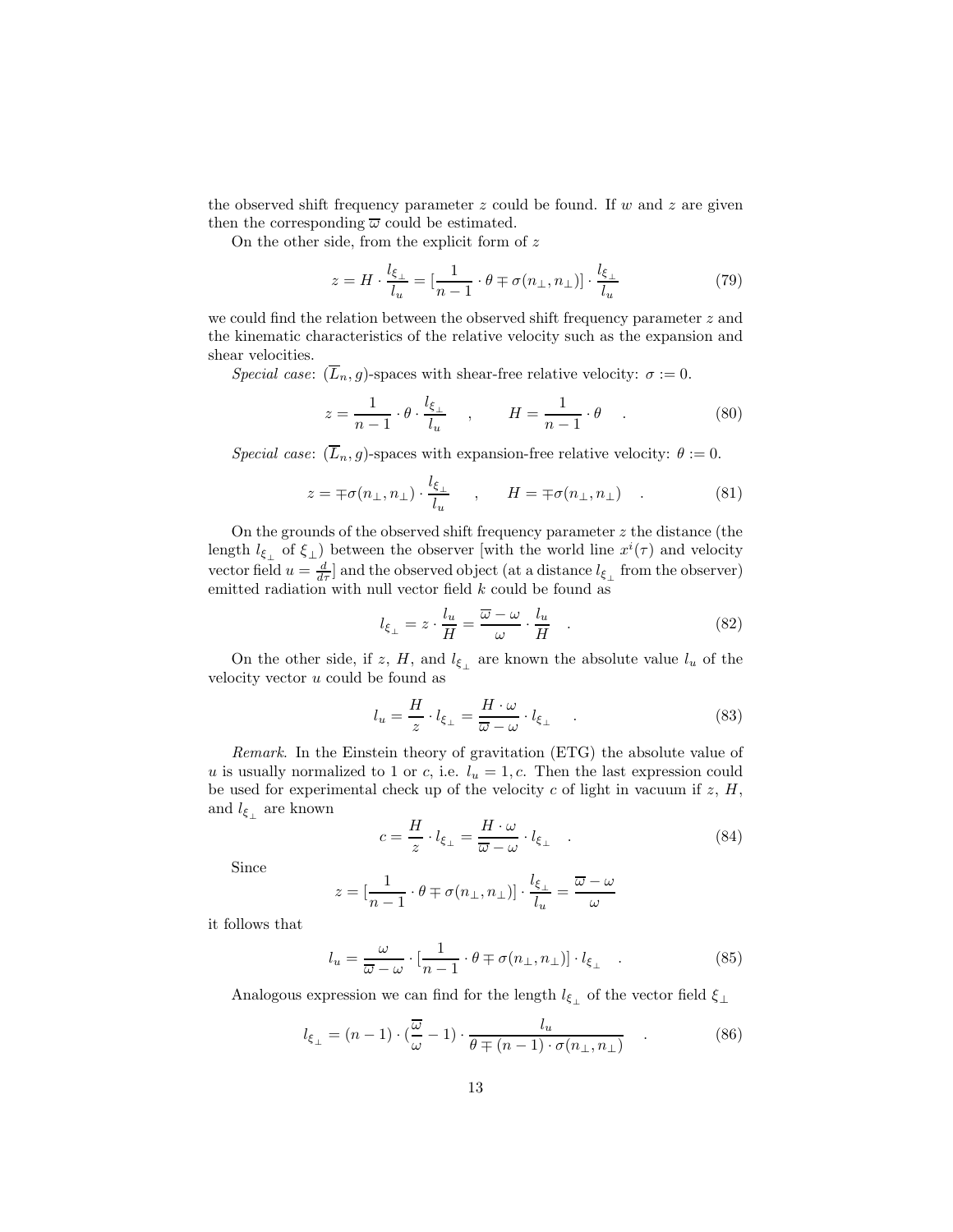Special case:  $(\overline{L}_n, g)$ -space with shear-free relative velocity:  $\sigma := 0$ .

$$
l_u = \frac{\omega}{\overline{\omega} - \omega} \cdot \frac{1}{n - 1} \cdot \theta \cdot l_{\xi_{\perp}} \quad , \tag{87}
$$

$$
l_{\xi_{\perp}} = (n-1) \cdot (\frac{\overline{\omega}}{\omega} - 1) \cdot \frac{l_u}{\theta} \quad . \tag{88}
$$

Special case:  $(\overline{L}_n, g)$ -space with expansion-free relative velocity:  $\theta := 0$ .

$$
l_u = \mp \frac{\omega}{\overline{\omega} - \omega} \cdot \sigma(n_\perp, n_\perp) \cdot l_{\xi_\perp} \quad , \tag{89}
$$

$$
l_{\xi_{\perp}} = \mp \left(\frac{\overline{\omega}}{\omega} - 1\right) \cdot \frac{l_u}{\sigma(n_{\perp}, n_{\perp})} \qquad . \tag{90}
$$

By the use of the relation between the Hubble function  $H$  and the observed shift parameter  $z$  we can express the centrifugal (centripetal) velocity by means of the frequencies  $\overline{\omega}$  and  $\omega.$  From

$$
v_z = H \cdot l_{\xi_\perp} \cdot n_\perp \quad , \qquad H = z \cdot \frac{l_u}{l_{\xi_\perp}} = (\frac{\overline{\omega}}{\omega} - 1) \cdot \frac{l_u}{l_{\xi_\perp}} \quad ,
$$

it follows that

$$
v_z = z \cdot l_u \cdot n_\perp = (\frac{\overline{\omega}}{\omega} - 1) \cdot l_u \cdot n_\perp \quad . \tag{91}
$$

Then

$$
g(v_z, v_z) = \mp (\frac{\overline{\omega}}{\omega} - 1)^2 \cdot l_u^2 = \mp l_{v_z}^2 \quad ,
$$

$$
l_{v_z} = \pm (\frac{\overline{\omega}}{\omega} - 1) \cdot l_u , \qquad \pm l_{v_z} = (\frac{\overline{\omega}}{\omega} - 1) \cdot l_u , \qquad (92)
$$

$$
l_{v_z} > 0 , \quad l_u > 0, \quad l_{\xi_{\perp}} > 0 , \tag{93}
$$

where (since  $l_{v_z} > 0$ )

$$
\overline{\omega} > \omega : l_{v_z} = (\frac{\overline{\omega}}{\omega} - 1) \cdot l_u , \qquad (94)
$$

$$
\overline{\omega} \quad < \quad \omega : l_{v_z} = (1 - \frac{\overline{\omega}}{\omega}) \cdot l_u \quad . \tag{95}
$$

On the other side, we can express the relation between  $\overline{\omega}$  and  $\omega$  by means of the last relations:

$$
\frac{\overline{\omega}}{\omega} = 1 \pm \frac{l_{v_z}}{l_u} \qquad , \qquad \overline{\omega} = (1 \pm \frac{l_{v_z}}{l_u}) \cdot \omega \qquad , \tag{96}
$$

$$
\overline{\omega} > \omega : \overline{\omega} = (1 + \frac{l_{v_z}}{l_u}) \cdot \omega , \qquad (97)
$$

$$
\overline{\omega} \quad < \quad \omega : \overline{\omega} = \left(1 - \frac{l_{v_z}}{l_u}\right) \cdot \omega \tag{98}
$$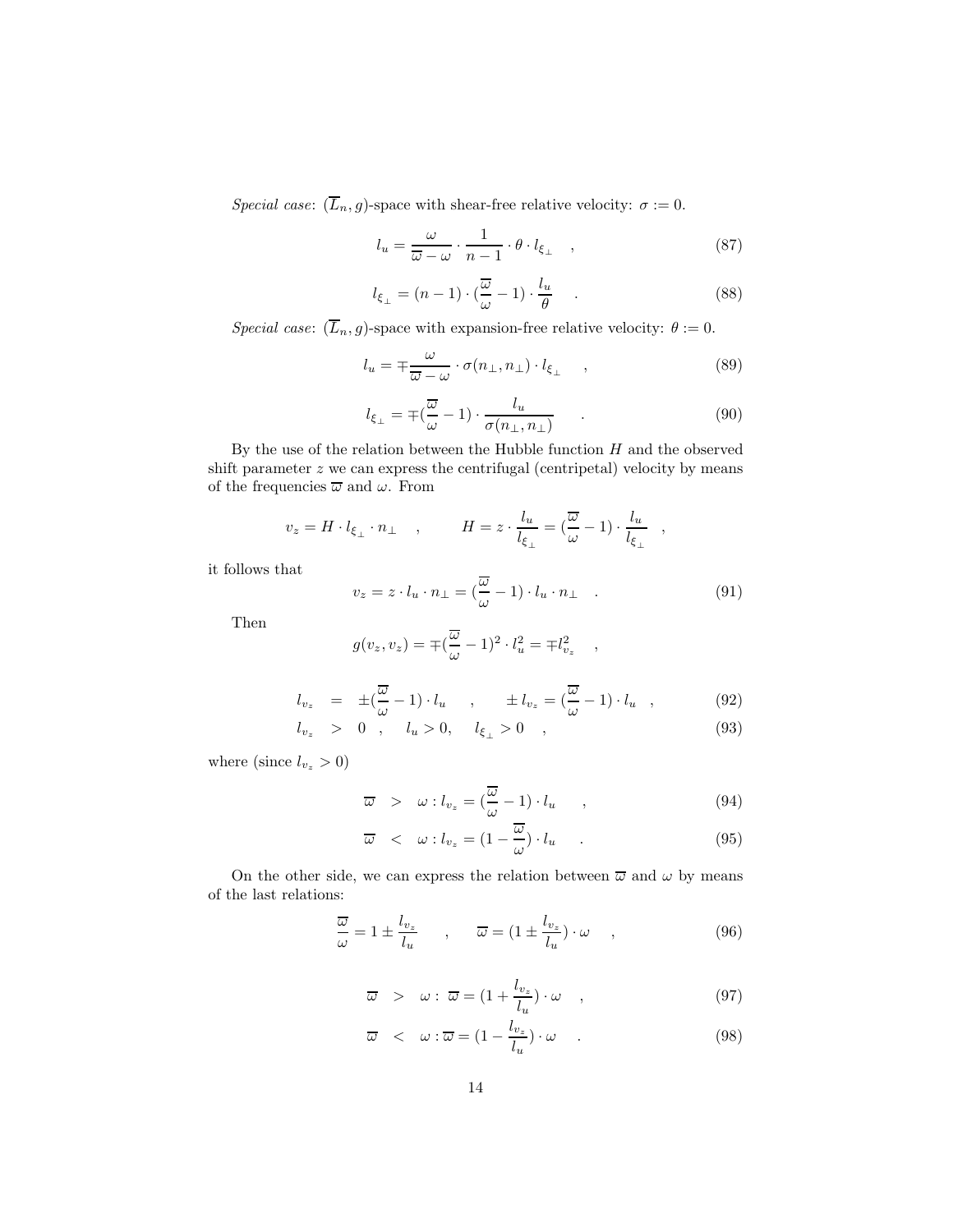If we express the frequencies as  $\overline{\omega} = 2 \cdot \pi \cdot \overline{\nu}$  and  $\omega = 2 \cdot \pi \cdot \nu$  we obtain

$$
\overline{\nu} > \nu : \overline{\nu} = (1 + \frac{l_{v_z}}{l_u}) \cdot \nu \quad , \tag{99}
$$

$$
\overline{\nu} \quad < \quad \omega : \overline{\nu} = (1 - \frac{l_{v_z}}{l_u}) \cdot \nu \quad . \tag{100}
$$

The last relations represent a generalization of the *Doppler effect in*  $(\overline{L}_n, g)$ spaces.

It should be stressed that the generalized Doppler effect is a result of pure kinematic considerations of the properties of a null (isotropic) vector field by means of the kinematic characteristics of the relative velocity in spaces with affine connections and metrics. The Hubble function  $H$ , the observed shift frequency parameter z are kinematic characteristics related to the centrifugal (centripetal) relative velocity. For different classic field theories they could have different relations to the dynamic variables of the corresponding theory.

#### 2.3 Coriolis' velocity

The vector field

$$
v_c = \overline{g}[h_{\xi_{\perp}}(relv)] = g^{ij} \cdot (h_{\xi_{\perp}})_{\overline{jk}} \cdot \left.relv^k \cdot \partial_i\right. \tag{101}
$$

is called Coriolis' velocity.

Properties of the Coriolis' velocity (a) The Coriolis velocity is orthogonal to the vector field  $u$ , interpreted as velocity of a mass element (particle), i.e.

$$
g(u, v_c) = 0. \tag{102}
$$

Proof: From the definition of the Coriolis velocity, it follows

$$
g(u, v_c) = g(u, \overline{g}[h_{\xi_{\perp}}(relv)] = g_{\overline{i}\overline{j}} \cdot u^i \cdot g^{jk} \cdot (h_{\xi_{\perp}})_{\overline{k}\overline{l}} \cdot_{rel} v^l =
$$
  
\n
$$
= g_{\overline{i}\overline{j}} \cdot g^{jk} \cdot u^i \cdot (h_{\xi_{\perp}})_{\overline{k}\overline{l}} \cdot_{rel} v^l = g_i^k \cdot u^i \cdot (h_{\xi_{\perp}})_{\overline{k}\overline{l}} \cdot_{rel} v^l = (103)
$$
  
\n
$$
= (h_{\xi_{\perp}})_{\overline{k}\overline{l}} \cdot u^k \cdot_{rel} v^l = (u)(h_{\xi_{\perp}})_{rel} v).
$$

Since

$$
(u)(h_{\xi_{\perp}}) = (h_{\xi_{\perp}})_{\overline{k}l} \cdot u^k \cdot dx^l = (u)(g) - \frac{1}{g(\xi_{\perp}, \xi_{\perp})} \cdot (u)[g(\xi_{\perp})] \cdot g(\xi_{\perp}) =
$$
  
=  $g(u) - \frac{1}{g(\xi_{\perp}, \xi_{\perp})} \cdot g(u, \xi_{\perp}) \cdot g(\xi_{\perp}) = g(u) ,$  (104)  
 $g(u, \xi_{\perp}) = 0 ,$ 

then  $(u)(h_{\xi_+})(_{rel}v) = [g(u)]_{rel}v) = g(u,_{rel}v) = 0$ . Because of  $g(u,_{rel}v) = 0$ , it follows that  $g(u, v_c) = 0$ .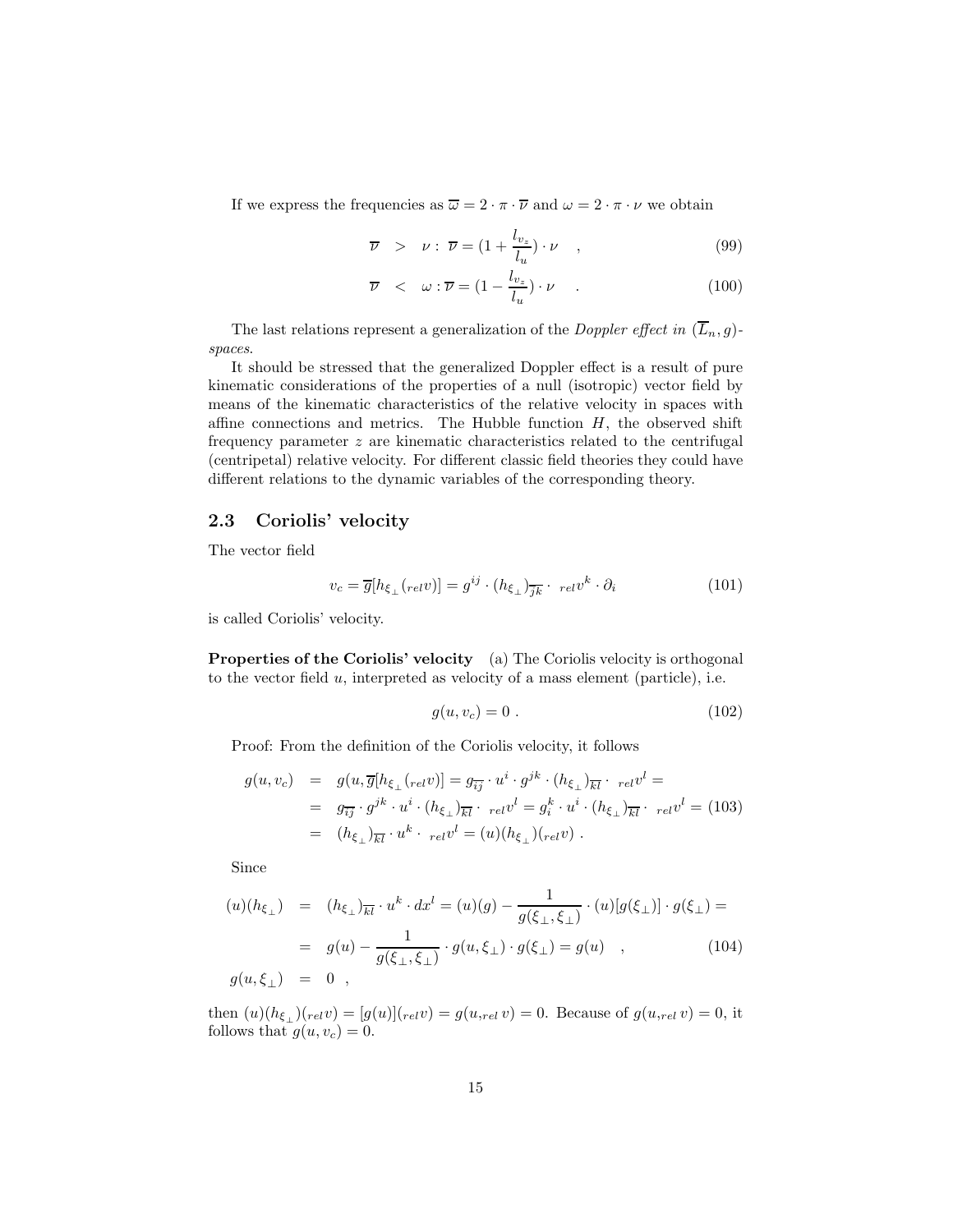(b) The Coriolis velocity  $v_c$  is orthogonal to the centrifugal (centripetal) velocity  $v_z$ 

$$
g(v_c, v_z) = 0 \tag{105}
$$

(c) The length of the vector  $v_c$  could be found by the use of the relations:

$$
v_c = \overline{g}[h_{\xi_{\perp}}(relv)] ,
$$
  
\n
$$
h_{\xi_{\perp}}(relv) = g(relv) - \frac{1}{g(\xi_{\perp}, \xi_{\perp})} \cdot [g(\xi_{\perp})](relv) \cdot g(\xi_{\perp}) =
$$
  
\n
$$
= g(relv) - \frac{g(\xi_{\perp},relv)}{g(\xi_{\perp}, \xi_{\perp})} \cdot g(\xi_{\perp}) ,
$$
  
\n
$$
[g(\xi_{\perp})](relv) = g(\xi_{\perp},relv) ,
$$
\n(106)

$$
v_c = \overline{g}[h_{\xi_{\perp}}(relv)] = \left[relv - \frac{g(\xi_{\perp},relv)}{g(\xi_{\perp},\xi_{\perp})} \cdot \xi_{\perp} \right], \qquad (107)
$$

$$
g(v_c, v_c) = v_c^2 = g_{rel}v - \frac{g(\xi_{\perp, rel} v)}{g(\xi_{\perp}, \xi_{\perp})} \cdot \xi_{\perp, rel} v - \frac{g(\xi_{\perp, rel} v)}{g(\xi_{\perp}, \xi_{\perp})} \cdot \xi_{\perp}) =
$$
  
\n
$$
= g_{rel}v_{rel}v - \frac{g(\xi_{\perp, rel} v)}{g(\xi_{\perp}, \xi_{\perp})} \cdot g(\xi_{\perp, rel} v) - \frac{g(\xi_{\perp, rel} v)}{g(\xi_{\perp}, \xi_{\perp})} \cdot g_{rel}v, \xi_{\perp}) +
$$
  
\n
$$
+ \frac{[g(\xi_{\perp, rel} v)]^2}{g(\xi_{\perp}, \xi_{\perp})},
$$
  
\n
$$
g(v_c, v_c) = v_c^2 = g_{rel}v_{rel}v - \frac{[g(\xi_{\perp, rel} v)]^2}{g(\xi_{\perp}, \xi_{\perp})}.
$$
  
\n(108)

On the other side, because of  $(u)(h_u) = h_u(u) = 0$ , and  $_{rel}v = \overline{g}[h_u(\nabla_u \xi_\perp)]$ , it follows that

$$
g(u,_{rel} v) = h_u(u, \nabla_u \xi_\perp) = (u)(h_u)(\nabla_u \xi_\perp) ,
$$

$$
g(u,_{rel} v) = (u)(h_u)(\nabla_u \xi_\perp) = 0.
$$
 (109)

Since

$$
g_{\text{(rel)}}_{\text{rel}}(v) = \frac{1}{g(d(\xi_{\perp}), d(\xi_{\perp}))} \cdot \overline{g(d(\xi_{\perp})]} =
$$
  
= 
$$
\overline{g(d(\xi_{\perp}), d(\xi_{\perp}))} , \quad \mathcal{L}_u \xi_{\perp} = 0 , \quad (110)
$$

$$
\overline{g}(d(\xi_{\perp}), d(\xi_{\perp})) = \overline{g}(\sigma(\xi_{\perp}) + \omega(\xi_{\perp}) + \frac{1}{n-1} \cdot \theta \cdot g(\xi_{\perp}),
$$

$$
\sigma(\xi_{\perp}) + \omega(\xi_{\perp}) + \frac{1}{n-1} \cdot \theta \cdot g(\xi_{\perp}))
$$

we obtain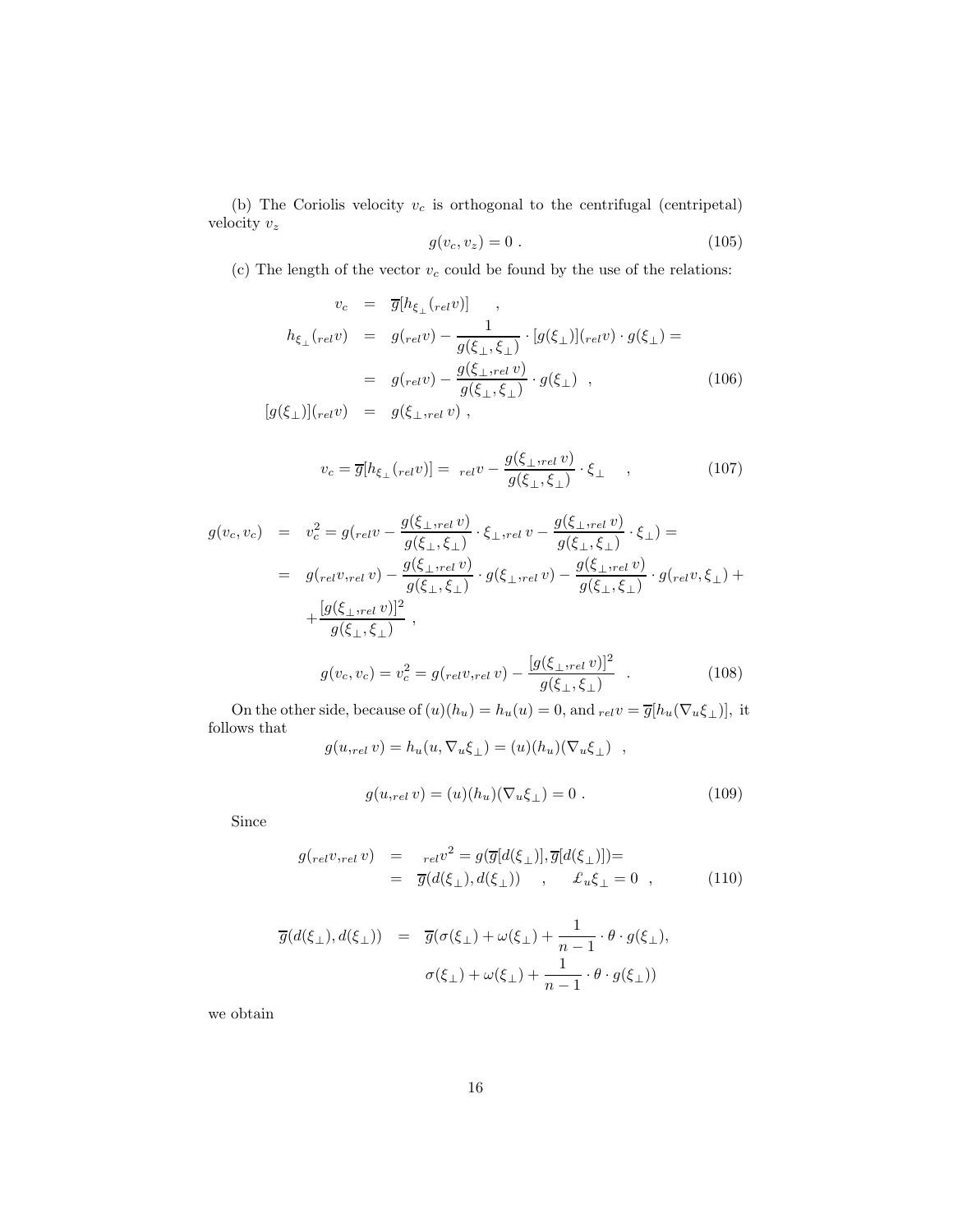$$
g_{\text{(rel)}}(v, \text{rel} v) = \frac{1}{\sigma(\sigma(\xi_{\perp}), \sigma(\xi_{\perp}))} =
$$
  
\n
$$
= \overline{g}(\sigma(\xi_{\perp}), \sigma(\xi_{\perp})) + \overline{g}(\omega(\xi_{\perp}), \omega(\xi_{\perp})) +
$$
  
\n
$$
+ \frac{1}{(n-1)^2} \cdot \theta^2 \cdot g(\xi_{\perp}, \xi_{\perp}) +
$$
  
\n
$$
+ 2 \cdot \overline{g}(\sigma(\xi_{\perp}), \omega(\xi_{\perp})) + \frac{2}{n-1} \cdot \theta \cdot \sigma(\xi_{\perp}, \xi_{\perp}) . \quad (111)
$$

Special case:  $\sigma := 0$ ,  $\theta := 0$  (shear-free and expansion-free velocity).

$$
_{rel}v^2 = \overline{g}(\omega(\xi_\perp), \omega(\xi_\perp)) \ . \tag{112}
$$

Special case:  $\omega := 0$  (rotation-free velocity).

$$
_{rel}v^2 = \overline{g}(\sigma(\xi_\perp), \sigma(\xi_\perp)) + \frac{1}{(n-1)^2} \cdot \theta^2 \cdot g(\xi_\perp, \xi_\perp) + \frac{2}{n-1} \cdot \theta \cdot \sigma(\xi_\perp, \xi_\perp) \tag{113}
$$

Special case:  $\theta := 0$ ,  $\omega := 0$  (expansion-free and rotation-free velocity).

$$
_{rel}v^2 = \overline{g}(\sigma(\xi_\perp), \sigma(\xi_\perp)) \quad . \tag{114}
$$

Special case:  $\sigma := 0$ ,  $\omega := 0$  (shear-free and rotation-free velocity).

$$
_{rel}v^2 = \frac{1}{(n-1)^2} \cdot \theta^2 \cdot g(\xi_\perp, \xi_\perp) \quad . \tag{115}
$$

Special case:  $\theta := 0$  (expansion-free velocity).

$$
_{rel}v^2 = \overline{g}(\sigma(\xi_\perp), \sigma(\xi_\perp)) + \overline{g}(\omega(\xi_\perp), \omega(\xi_\perp)) + 2 \cdot \overline{g}(\sigma(\xi_\perp), \omega(\xi_\perp)) . \tag{116}
$$

The square  $v_c^2$  of  $v_c$  could be found on the basis of the relation  $v_c^2 = \frac{v}{2} - v_z^2$ 

$$
v_c^2 = r_{el}v^2 - v_z^2 = \overline{g}(\sigma(\xi_\perp), \sigma(\xi_\perp)) - \frac{[\sigma(\xi_\perp, \xi_\perp)]^2}{g(\xi_\perp, \xi_\perp)} + + \overline{g}(\omega(\xi_\perp), \omega(\xi_\perp)) + 2 \cdot \overline{g}(\sigma(\xi_\perp), \omega(\xi_\perp)) .
$$
(117)

Therefore, the length of  $v_c$  does not depend on the expansion velocity invariant θ.

Special case:  $\sigma := 0$  (shear-free velocity).

$$
v_c^2 = \overline{g}(\omega(\xi_\perp), \omega(\xi_\perp)) \tag{118}
$$

Special case:  $\omega := 0$  (rotation-free velocity).

$$
v_c^2 = \overline{g}(\sigma(\xi_\perp), \sigma(\xi_\perp)) - \frac{[\sigma(\xi_\perp, \xi_\perp)]^2}{g(\xi_\perp, \xi_\perp)}.
$$
\n(119)

Therefore, even if the rotation velocity tensor  $\omega$  is equal to zero  $(\omega = 0)$ , the Coriolis (relative) velocity  $v_c$  is not equal to zero if  $\sigma \neq 0$ .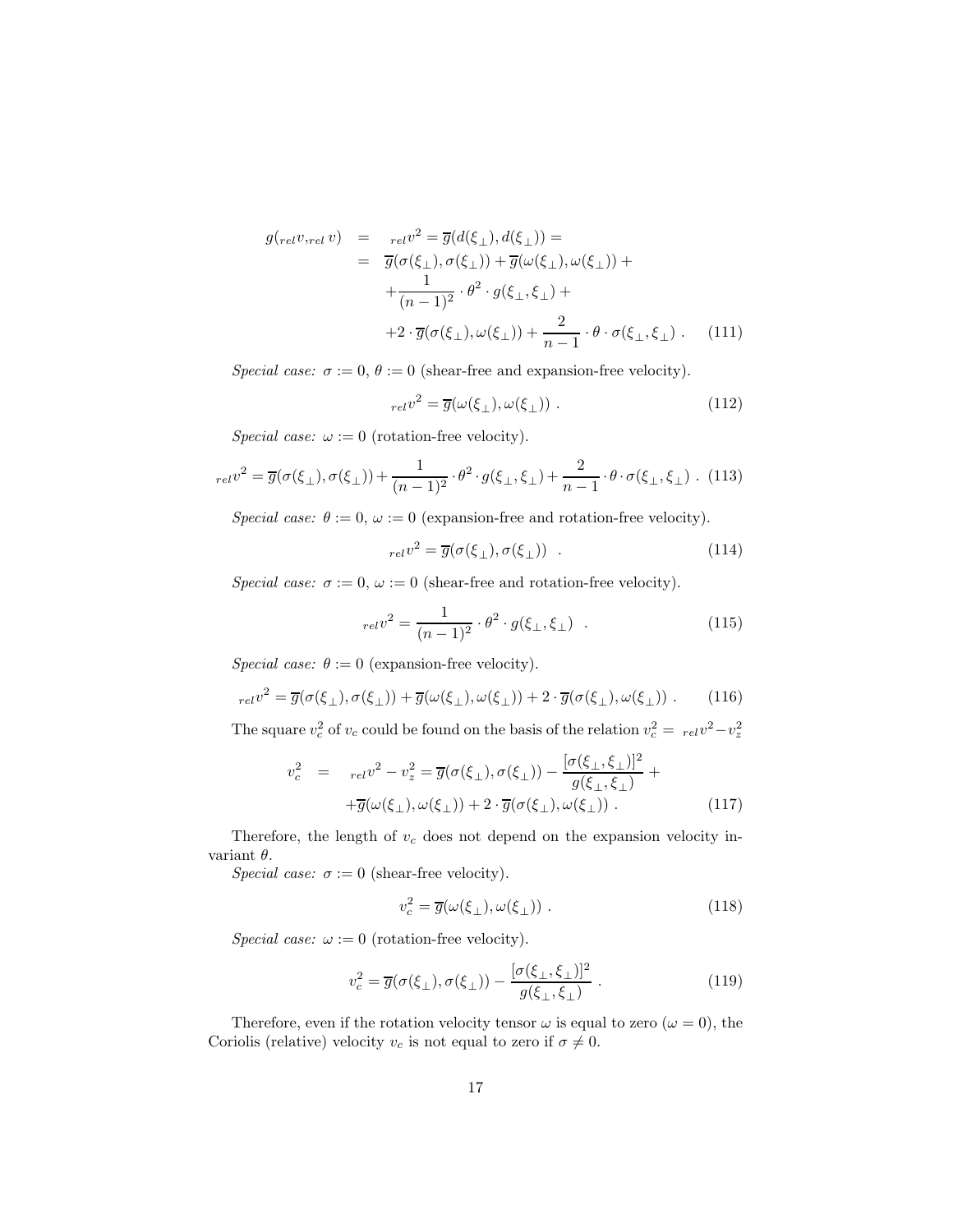(d) The scalar product between  $v_c$  and  $_{rel}v$  could be found in its explicit form by the use of the relations:

$$
g(v_{c,rel} v) = h_{\xi_{\perp}}(rel v,rel v) = \left[ \frac{g(\xi_{\perp},rel v)}{g(\xi_{\perp}, \xi_{\perp})} \right]^2 = \left[ \frac{rel v^2 - v_z^2}{v^2} = v_c^2 \right].
$$
 (120)

(e) The explicit form of  $v_c$  could be found by the use of the relations

$$
v_c = \overline{g}[h_{\xi_{\perp}}(relv)] = \underset{g(\xi_{\perp}, \xi_{\perp})}{\text{rel}} \cdot \xi_{\perp} = \underset{relv}{relv} - v_z ,
$$
\n
$$
v_c = \overline{g}[\sigma(\xi_{\perp})] - \frac{\sigma(\xi_{\perp}, \xi_{\perp})}{g(\xi_{\perp}, \xi_{\perp})} \cdot \xi_{\perp} + \overline{g}[\omega(\xi_{\perp})] . \tag{121}
$$

Therefore, the Coriolis velocity does not depend on the expansion velocity invariant  $\theta$ .

Special case:  $\sigma := 0$  (shear-free velocity).

$$
v_c = \overline{g}[\omega(\xi_\perp)] \tag{122}
$$

Special case:  $\omega := 0$  (rotation-free velocity).

$$
v_c = \overline{g}[\sigma(\xi_\perp)] - \frac{\sigma(\xi_\perp, \xi_\perp)}{g(\xi_\perp, \xi_\perp)} \cdot \xi_\perp.
$$
\n(123)

(f) The Coriolis velocity  $v_c$  is orthogonal to the deviation vector  $\xi_{\perp}$ , i.e.  $g(v_c, \xi_\perp) = 0.$ 

Proof: From  $g(v_c, \xi_\perp) = g(\overline{g}[h_{\xi_\perp}(_{rel}v)], \xi_\perp) = h_{\xi_\perp}(\xi_\perp,_{rel}v) = (\xi_\perp)(h_{\xi_\perp})(_{rel}v)$ and  $(\xi_{\perp})(h_{\xi_{\perp}})=0$ , it follows that

$$
g(v_c, \xi_\perp) = 0. \tag{124}
$$

# 3 Centrifugal (centripetal) and Coriolis' accelerations

In analogous way as in the case of centrifugal (centripetal) and Coriolis' velocities, the corresponding accelerations could be defined by the use of the projections of the relative acceleration  $_{rel}a = \overline{g}[h_u(\nabla_u \nabla_u \xi_\perp)]$  along or orthogonal to the vector field  $\xi_{\perp}$ 

$$
_{rel}a = \frac{g(\xi_{\perp}, \text{ }_{rel}a)}{g(\xi_{\perp}, \xi_{\perp})} \cdot \xi_{\perp} + \overline{g}[h_{\xi_{\perp}}(\text{ }_{rel}a)] = a_z + a_c \quad , \tag{125}
$$

where

$$
a_z = \frac{g(\xi_\perp, \text{rel}a)}{g(\xi_\perp, \xi_\perp)} \cdot \xi_\perp \quad , \tag{126}
$$

$$
a_c = \overline{g}[h_{\xi_{\perp}}(rel a)] \quad . \tag{127}
$$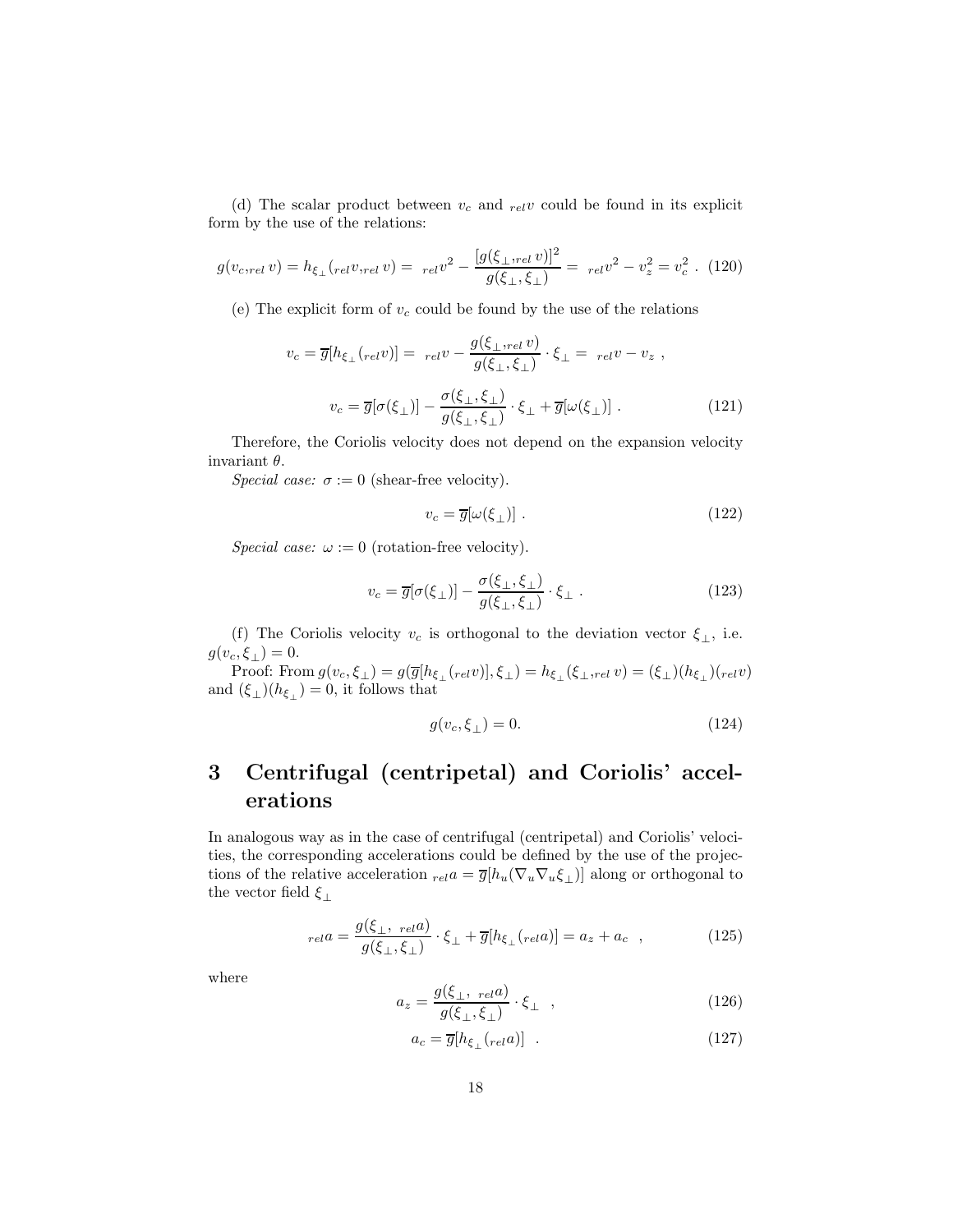$$
\frac{g(\xi_{\perp}, \text{rel}a)}{g(\xi_{\perp}, \xi_{\perp})} > 0 \tag{128}
$$

the vector field  $a_z$  is called (relative) *centrifugal acceleration*. If

$$
\frac{g(\xi_{\perp}, \text{rel}a)}{g(\xi_{\perp}, \xi_{\perp})} < 0 \tag{129}
$$

the vector field  $a_z$  is called (relative) *centripetal acceleration*.

The vector field  $a_c$  is called (relative) Coriolis' acceleration.

#### 3.1 Centrifugal (centripetal) acceleration

The relative acceleration  $_{rel}a$  is orthogonal to the vector field u.

Proof: From  $g(u_{rel} a) = g(u, \overline{g}[h_u(\nabla_u \nabla_u \xi_\perp)]) = (u)(h_u)(\nabla_u \nabla_u \xi_\perp)$  and  $(u)(h_u) = h_u(u) = 0$ , it follows that

$$
g(u,_{rel} a) = 0.
$$
\n
$$
(130)
$$

(a) The centrifugal (centripetal) acceleration  $a_z$  is orthogonal to the vector field  $u$ , i.e.

$$
g(u, a_z) = 0.\t\t(131)
$$

Proof: From

$$
g(u, a_z) = g(u, \frac{g(\xi_{\perp}, \text{rel}a)}{g(\xi_{\perp}, \xi_{\perp})} \cdot \xi_{\perp}) =
$$
  

$$
= \frac{g(\xi_{\perp}, \text{rel}a)}{g(\xi_{\perp}, \xi_{\perp})} \cdot g(u, \xi_{\perp}),
$$
  

$$
g(u, \xi_{\perp}) = 0,
$$
 (132)

it follows that  $g(u, a_z) = 0$ .

(b) The centrifugal (centripetal) acceleration  $a_z$  is orthogonal to the Coriolis acceleration  $a_c$ , i.e.

$$
g(a_z, a_c) = 0.
$$
 (133)

Proof: From

$$
g\left(\frac{g(\xi_{\perp},\;_{rel}a)}{g(\xi_{\perp},\xi_{\perp})}\cdot\xi_{\perp},\overline{g}[h_{\xi_{\perp}}(_{rel}a)]\right)=\frac{g(\xi_{\perp},\;_{rel}a)}{g(\xi_{\perp},\xi_{\perp})}\cdot g(\xi_{\perp},\overline{g}[h_{\xi_{\perp}}(_{rel}a)]),
$$

$$
g(\xi_{\perp}, \overline{g}[h_{\xi_{\perp}}(rela)]) = (\xi_{\perp})(h_{\xi_{\perp}})(rela) , \qquad (134)
$$

$$
(\xi_{\perp})(h_{\xi_{\perp}}) = (h_{\xi_{\perp}})(\xi_{\perp}) = 0 , \qquad (135)
$$

it follows that  $g(a_z, a_c) = 0$ .

(c) The length of the vector  $a_z$  could be found on the basis of the relations

$$
a_z^2 = g(a_z, a_z) = \frac{[g(\xi_{\perp}, \text{rel}a)]^2}{g(\xi_{\perp}, \xi_{\perp})} \quad . \tag{136}
$$

If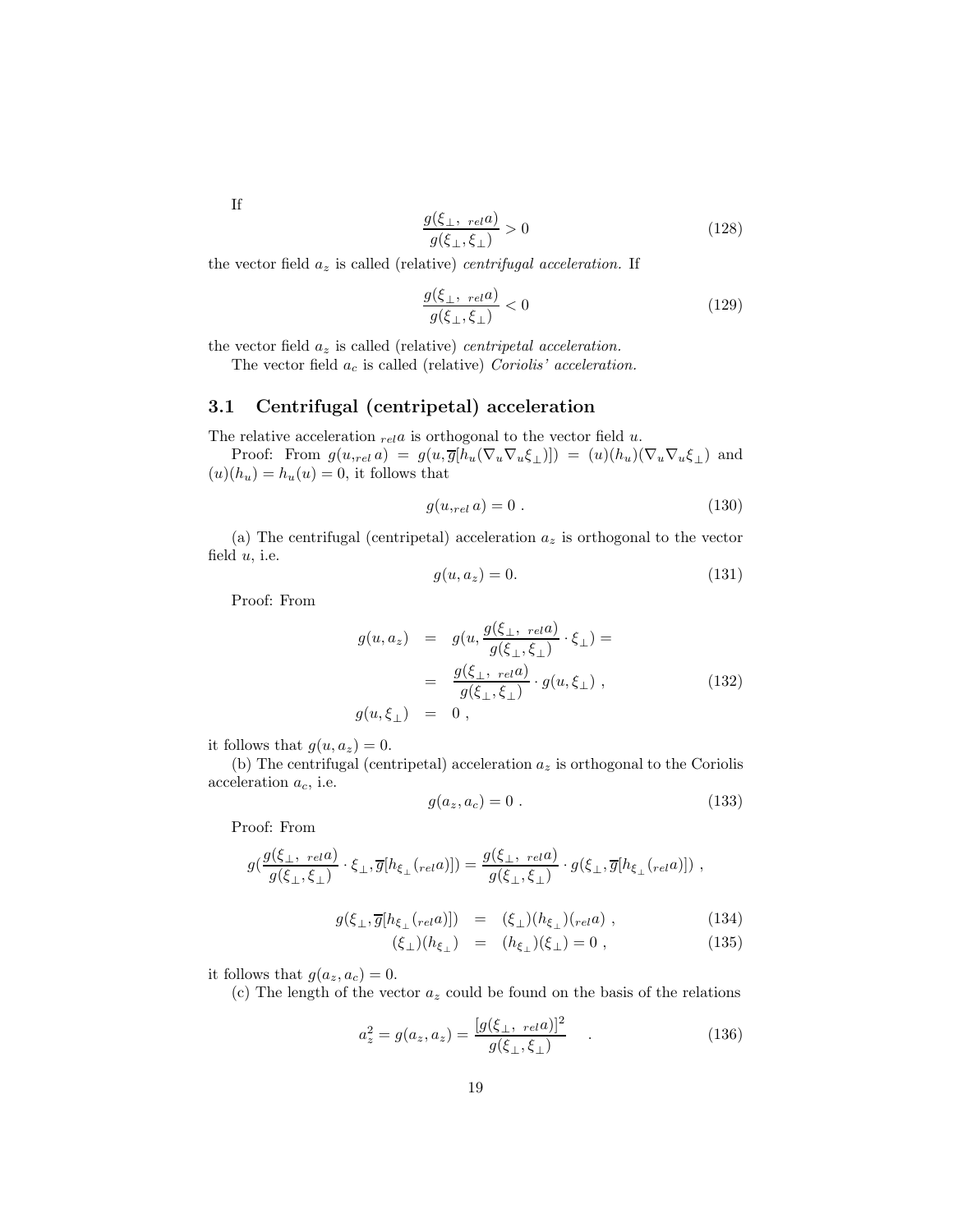Therefore, in general, the square  $a_z^2$  of the length of the centrifugal (centripetal) acceleration  $a_z$  is reverse proportional to  $\xi_{\perp}^2 = g(\xi_{\perp}, \xi_{\perp}).$ 

Special case:  $M_n = E_n$ ,  $n = 3$  (3-dimensional Euclidean space).

$$
\xi_{\perp} : = \overrightarrow{r}, \quad g(\xi_{\perp}, \xi_{\perp}) = r^2, \quad \text{rel } a = \text{rel } \overrightarrow{a},
$$
\n
$$
a_z^2 = \frac{[g(\overrightarrow{r}, \text{rel } \overrightarrow{a})]^2}{r^2}, \quad l_{a_z} = \frac{g(\overrightarrow{r}, \text{rel } \overrightarrow{a})}{r} = g(n_{\perp}, \text{rel } \overrightarrow{a}), \quad (137)
$$

$$
n_{\perp} : = \frac{\overrightarrow{r}}{r}, \qquad g(n_{\perp}, n_{\perp}) = \frac{g(\overrightarrow{r}, \overrightarrow{r})}{r^2} = n_{\perp}^2 = 1 . \qquad (138)
$$

The length  $l_{a_z} = |g(a_z, a_z)|^{1/2}$  of the centrifugal (centripetal) acceleration  $a_z$  is equal to the projection of the relative acceleration  $_{rel}\overrightarrow{a}$  at the unit vector field  $n_{\perp}$  along the vector field  $\xi_{\perp}$ . If  $l_{a_z} = g(n_{\perp}, \text{rel}_{\overline{a}}) = 0$ , i.e. if the relative acceleration  $rel_{rel} \vec{\alpha}$  is orthogonal to the radius vector  $\vec{r}$  [ $rel_{rel} \vec{\alpha} \perp \vec{r}$ ], then  $a_z = 0$ .

If the relative acceleration  $_{rel}a$  is equal to zero then the centrifugal (centripetal) acceleration  $a_z$  is also equal to zero.

(d) The scalar product  $g(\xi_{\perp,rel} a)$  could be found in its explicit form by the use of the explicit form of  $_{rel}a$  [\[9\]](#page-27-7)

$$
_{rel}a = \overline{g}[A(\xi_{\perp})] = \overline{g}[sD(\xi_{\perp})] + \overline{g}[W(\xi_{\perp})] + \frac{1}{n-1} \cdot U \cdot \xi_{\perp} . \tag{139}
$$

Then

$$
g(\xi_{\perp}, \; rela) = sD(\xi_{\perp}, \xi_{\perp}) + \frac{1}{n-1} \cdot U \cdot g(\xi_{\perp}, \xi_{\perp}),
$$
\n
$$
a_z^2 = \frac{[g(\xi_{\perp}, \; rela)]^2}{(z - \xi_{\perp})^2} =
$$
\n(140)

$$
\frac{d}{dz} = \frac{\frac{1}{g(\xi_{\perp}, \xi_{\perp})}}{g(\xi_{\perp}, \xi_{\perp})} =
$$
\n
$$
= \frac{1}{g(\xi_{\perp}, \xi_{\perp})} \cdot [sD(\xi_{\perp}, \xi_{\perp}) + \frac{1}{n-1} \cdot U \cdot g(\xi_{\perp}, \xi_{\perp})]^2 =
$$
\n
$$
= \frac{[sD(\xi_{\perp}, \xi_{\perp})]^2}{g(\xi_{\perp}, \xi_{\perp})} + \frac{1}{(n-1)^2} \cdot U^2 \cdot g(\xi_{\perp}, \xi_{\perp}) +
$$
\n
$$
+ \frac{2}{n-1} \cdot U \cdot sD(\xi_{\perp}, \xi_{\perp}). \tag{141}
$$

Special case:  $sD := 0$  (shear-free acceleration).

$$
a_z^2 = \frac{1}{(n-1)^2} \cdot U^2 \cdot g(\xi_\perp, \xi_\perp) \quad . \tag{142}
$$

Special case:  $U := 0$  (expansion-free acceleration).

$$
a_z^2 = \frac{[sD(\xi_\perp, \xi_\perp)]^2}{g(\xi_\perp, \xi_\perp)} \quad . \tag{143}
$$

(e) The explicit form of  $a_z$  could be found in the form

$$
a_z = \frac{g(\xi_{\perp}, \, \mathit{rela})}{g(\xi_{\perp}, \xi_{\perp})} \cdot \xi_{\perp} = \frac{sD(\xi_{\perp}, \xi_{\perp})}{g(\xi_{\perp}, \xi_{\perp})} \cdot \xi_{\perp} + \frac{1}{n-1} \cdot U \cdot \xi_{\perp} =
$$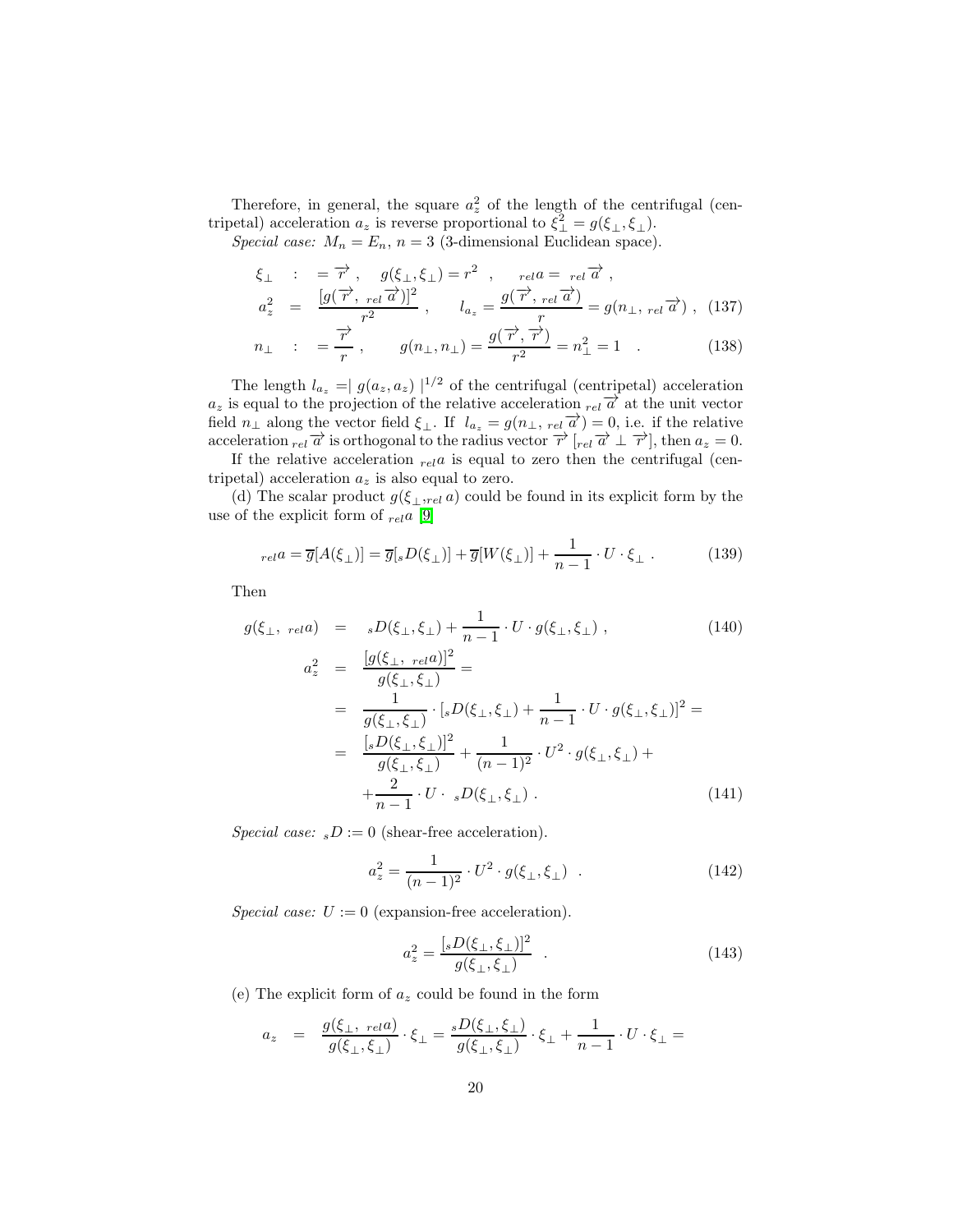$$
= \left[\frac{1}{n-1} \cdot U + \frac{sD(\xi_{\perp}, \xi_{\perp})}{g(\xi_{\perp}, \xi_{\perp})}\right] \cdot \xi_{\perp} = \tag{144}
$$

$$
= \left[ \frac{1}{n-1} \cdot U \pm \, _sD(n_\perp, n_\perp) \right] \cdot \xi_\perp \quad . \tag{145}
$$

If

$$
\frac{1}{n-1} \cdot U + \frac{sD(\xi_{\perp}, \xi_{\perp})}{g(\xi_{\perp}, \xi_{\perp})} > 0
$$
\n(146)

 $a_z$  is a centrifugal (relative) acceleration. If

$$
\frac{1}{n-1} \cdot U + \frac{sD(\xi_\perp, \xi_\perp)}{g(\xi_\perp, \xi_\perp)} < 0 \tag{147}
$$

 $a_z$  is a centripetal (relative) acceleration.

In a theory of gravitation the centripetal (relative) acceleration could be interpreted as gravitational acceleration.

Special case:  $sD := 0$  (shear-free relative acceleration).

$$
a_z = \frac{1}{n-1} \cdot U \cdot \xi_{\perp} \tag{148}
$$

If the expansion acceleration invariant  $U > 0$  the acceleration  $a_z$  is a centrifugal (or expansion) acceleration. If  $U < 0$  the acceleration  $a_z$  is a centripetal (or contraction) acceleration. Therefore, in the case of a shear-free relative acceleration the centrifugal or the centripetal acceleration is proportional to the expansion acceleration invariant U.

#### 3.2 Coriolis' acceleration

The vector field  $a_c$ , defined as

$$
a_c = \overline{g}[h_{\xi_\perp}({}_{rel}a)]\ ,
$$

is called Coriolis' (relative) acceleration. On the basis of its definition, the Coriolis acceleration has well defined properties.

(a) The Coriolis acceleration is orthogonal to the vector field  $u$ , i.e.

$$
g(u, a_c) = 0.\t\t(149)
$$

Proof: From

$$
g(u,a_c) = g(u,\overline{g}[h_{\xi_\perp}(_{rel}a)]) = (u)(h_{\xi_\perp})(_{rel}a) = h_{\xi_\perp}(u,_{rel}a)
$$

and

$$
(u)(h_{\xi_{\perp}}) = (h_{\xi_{\perp}})(u) = g(u) \quad , \qquad g(u_{rel} \ a) = 0 \quad , \tag{150}
$$

it follows that

$$
g(u, a_c) = [g(u)]_{rel} a) = g(u,_{rel} a) = 0.
$$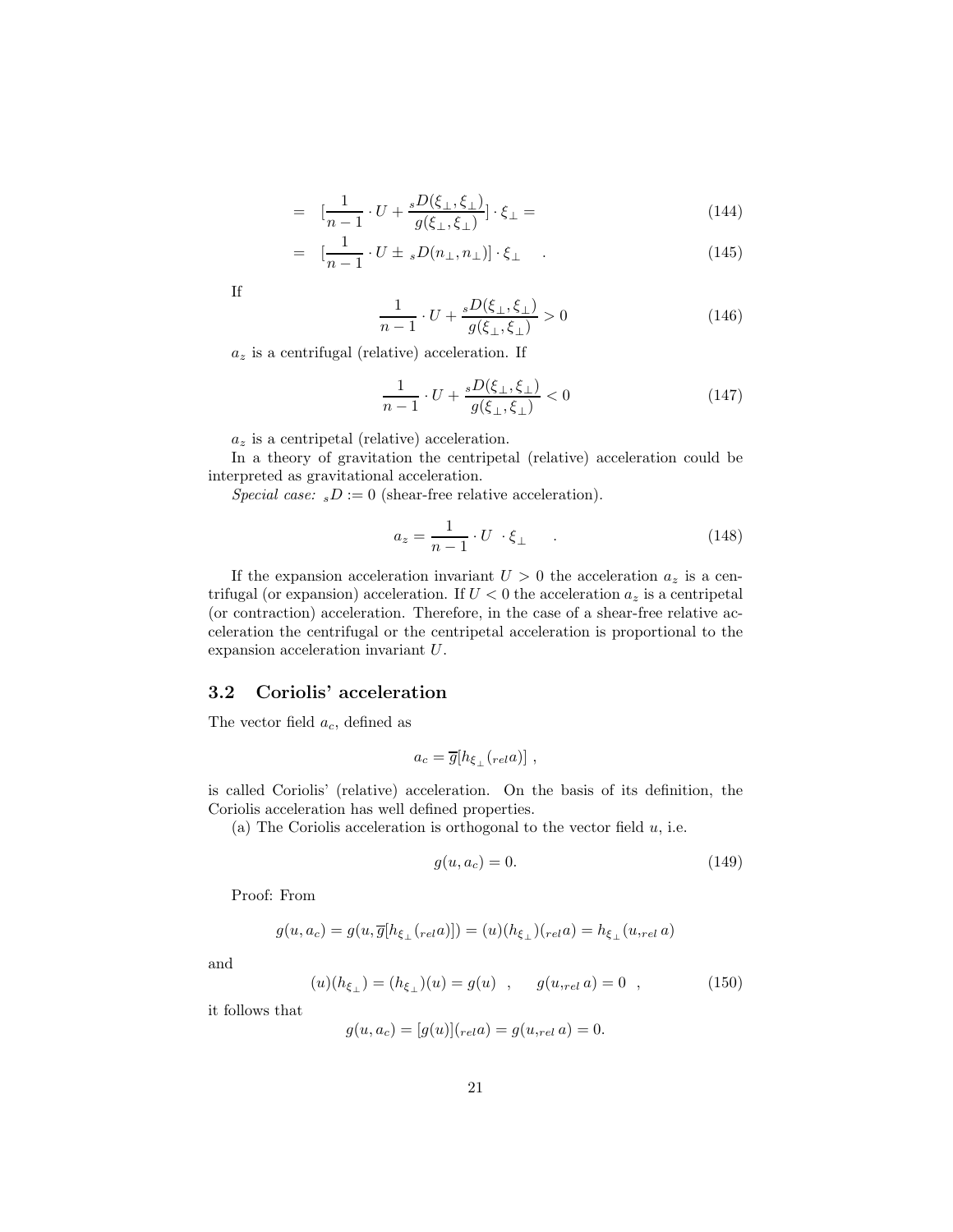(b) The Coriolis acceleration  $\boldsymbol{a}_c$  is orthogonal to the centrifugal (centripetal) acceleration  $a_z$ , i.e.

$$
g(a_c, a_z) = 0 \t . \t (151)
$$

(c) The Coriolis acceleration  $a_c$  is orthogonal to the deviation vector  $\xi_\perp,$  i.e.

$$
g(\xi_{\perp}, a_c) = 0 \quad . \tag{152}
$$

(d) The length  $\sqrt{a_c^2} = \sqrt{g(a_c, a_c)}$  of  $a_c$  could be found by the use of the relations

$$
a_c = \overline{g}[h_{\xi_{\perp}}(rela)],[g(\xi_{\perp})](rela) = g(\xi_{\perp},rela),
$$
\n(153)

$$
h_{\xi_{\perp}}(rela) = g_{\text{rel}}(a) - \frac{g(\xi_{\perp},rela)}{g(\xi_{\perp},\xi_{\perp})} \cdot g(\xi_{\perp}) \quad , \tag{154}
$$

$$
a_c = \overline{g}[h_{\xi_{\perp}}(rela)] = rela - a_z = \tag{155}
$$

$$
= \t_{rel}a - \frac{g(\xi_{\perp},rel}a)}{g(\xi_{\perp},\xi_{\perp})} \cdot \xi_{\perp} \tquad . \t(156)
$$

For  $a_c^2$  we obtain

$$
a_c^2 = g(a_c, a_c) = g(r_{el}a - a_z, \, r_{el}a - a_z) =
$$
  
=  $g(r_{el}a_{,rel}a) + g(a_z, a_z) - 2 \cdot g(a_z, r_{el}a)$  . (157)

Since

$$
g(a_z, a_z) = g(a_{z,rel} a) = \frac{[g(\xi_{\perp}),_{rel} a)]^2}{g(\xi_{\perp}, \xi_{\perp})} , \qquad (158)
$$

$$
a_c^2 = g(r_{el}a_{rel}a) - g(a_z, a_z) = r_{el}a^2 - a_z^2 \quad , \tag{159}
$$

$$
g_{\text{(rel}}a_{\text{rel}}a) = \frac{1}{\sigma(\overline{a})} a^2 = g(\overline{g}[A(\xi_{\perp})], \overline{g}[A(\xi_{\perp})]) =
$$
  
\n
$$
= \overline{g}(A(\xi_{\perp}), A(\xi_{\perp})) ,
$$
  
\n
$$
A = {}_{s}D + W + \frac{1}{n-1} \cdot U \cdot h_u ,
$$
  
\n
$$
A(\xi_{\perp}) = {}_{s}D(\xi_{\perp}) + W(\xi_{\perp}) + \frac{1}{n-1} \cdot U \cdot g(\xi_{\perp}) ,
$$
  
\n
$$
h_u(\xi_{\perp}) = g(\xi_{\perp}) ,
$$

$$
\overline{g}(sD(\xi_{\perp}), h_u(\xi_{\perp})) = sD(\xi_{\perp}, \xi_{\perp}) , \qquad (160)
$$

$$
\overline{g}(W(\xi_{\perp}), h_u(\xi_{\perp})) = W(\xi_{\perp}, \xi_{\perp}) = 0 \quad , \tag{161}
$$

 $\overline{g}(h_u(\xi_{\perp}), h_u(\xi_{\perp})) = h_u(\xi_{\perp}, \xi_{\perp}) = g(\xi_{\perp}, \xi_{\perp}),$ (162)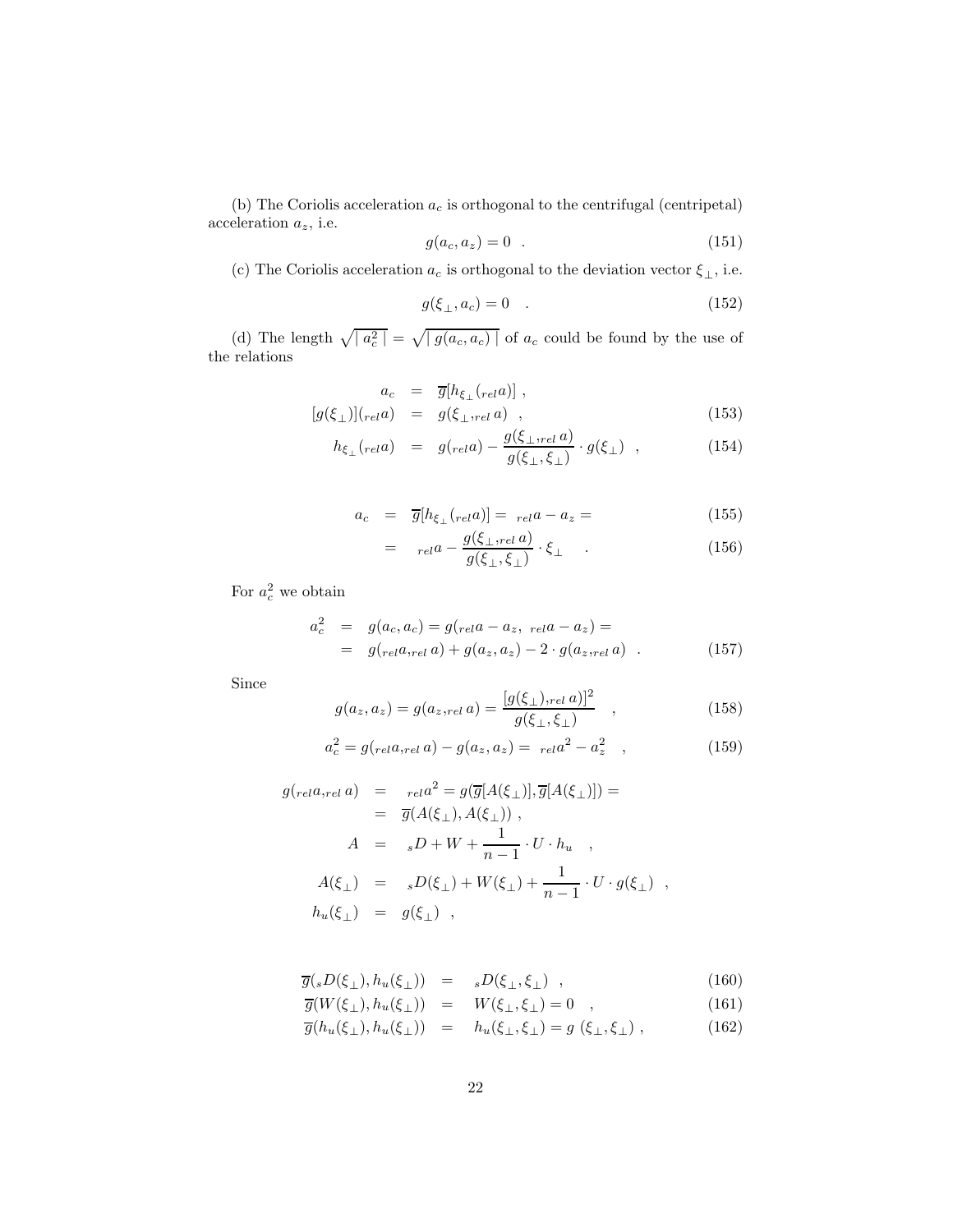it follows for  $_{rel}a^2$ 

$$
_{rel}a^2 = g(_{rel}a,_{rel}a) = \overline{g}(sD(\xi_{\perp}), sD(\xi_{\perp})) + \overline{g}(W(\xi_{\perp}), W(\xi_{\perp})) ++ 2 \cdot \overline{g}(sD(\xi_{\perp}), W(\xi_{\perp})) + + \frac{2}{n-1} \cdot U \cdot {}_sD(\xi_{\perp}, \xi_{\perp}) + \frac{1}{(n-1)^2} \cdot U^2 \cdot g(\xi_{\perp}, \xi_{\perp}) . \tag{163}
$$

On the other side,

$$
a_z^2 = \frac{[sD(\xi_\perp,\xi_\perp)]^2}{g(\xi_\perp,\xi_\perp)} + \frac{1}{(n-1)^2} \cdot U^2 \cdot g(\xi_\perp,\xi_\perp) + \frac{2}{n-1} \cdot U \cdot \; {}_sD(\xi_\perp,\xi_\perp) \ .
$$

Therefore,

$$
a_c^2 = r_{el}a^2 - a_z^2 =
$$
  
=  $\overline{g(sD(\xi_{\perp}), sD(\xi_{\perp}))} - \frac{[sD(\xi_{\perp}, \xi_{\perp})]^2}{g(\xi_{\perp}, \xi_{\perp})} +$   
+ $\overline{g(W(\xi_{\perp}), W(\xi_{\perp}))} + 2 \cdot \overline{g(sD(\xi_{\perp}), W(\xi_{\perp}))}$  (164)

Special case:  $sD := 0$  (shear-free acceleration).

$$
a_c^2 = \overline{g}(W(\xi_\perp), W(\xi_\perp)) \quad . \tag{165}
$$

Special case:  $W := 0$  (rotation-free acceleration).

$$
a_c^2 = \overline{g}(sD(\xi_\perp), sD(\xi_\perp)) - \frac{[sD(\xi_\perp, \xi_\perp)]^2}{g(\xi_\perp, \xi_\perp)} \quad . \tag{166}
$$

The explicit form of  $a_c$  could be found by the use of the relations:

$$
a_c = \overline{g}[h_{\xi_{\perp}}(rela)] = rela - \frac{g(\xi_{\perp},rela)}{g(\xi_{\perp},\xi_{\perp})} \cdot \xi_{\perp} = rela - a_z =
$$

$$
= \overline{g}[sD(\xi_{\perp})] - \frac{sD(\xi_{\perp},\xi_{\perp})}{g(\xi_{\perp},\xi_{\perp})} \cdot \xi_{\perp} + \overline{g}[W(\xi_{\perp})] =
$$
(167)

$$
= \overline{g}[sD(\xi_{\perp})] \mp sD(n_{\perp}, n_{\perp}) \cdot \xi_{\perp} + \overline{g}[W(\xi_{\perp})] . \qquad (168)
$$

Therefore, the Coriolis acceleration  $a_c$  does not depend on the expansion acceleration invariant U.

Special case:  $sD := 0$  (shear-free acceleration).

$$
a_c = \overline{g}[W(\xi_\perp)] \quad . \tag{169}
$$

Special case:  $W := 0$  (rotation-free acceleration).

$$
a_c = \overline{g}[sD(\xi_\perp)] - \frac{sD(\xi_\perp, \xi_\perp)}{g(\xi_\perp, \xi_\perp)} \cdot \xi_\perp = \tag{170}
$$

$$
= \overline{g}[sD(\xi_{\perp})] \mp sD(n_{\perp}, n_{\perp}) \cdot \xi_{\perp} . \qquad (171)
$$

The Coriolis acceleration depends on the shear acceleration  $sD$  and on the rotation acceleration W. These types of accelerations generate a Coriolis acceleration between particles or mass elements in a flow.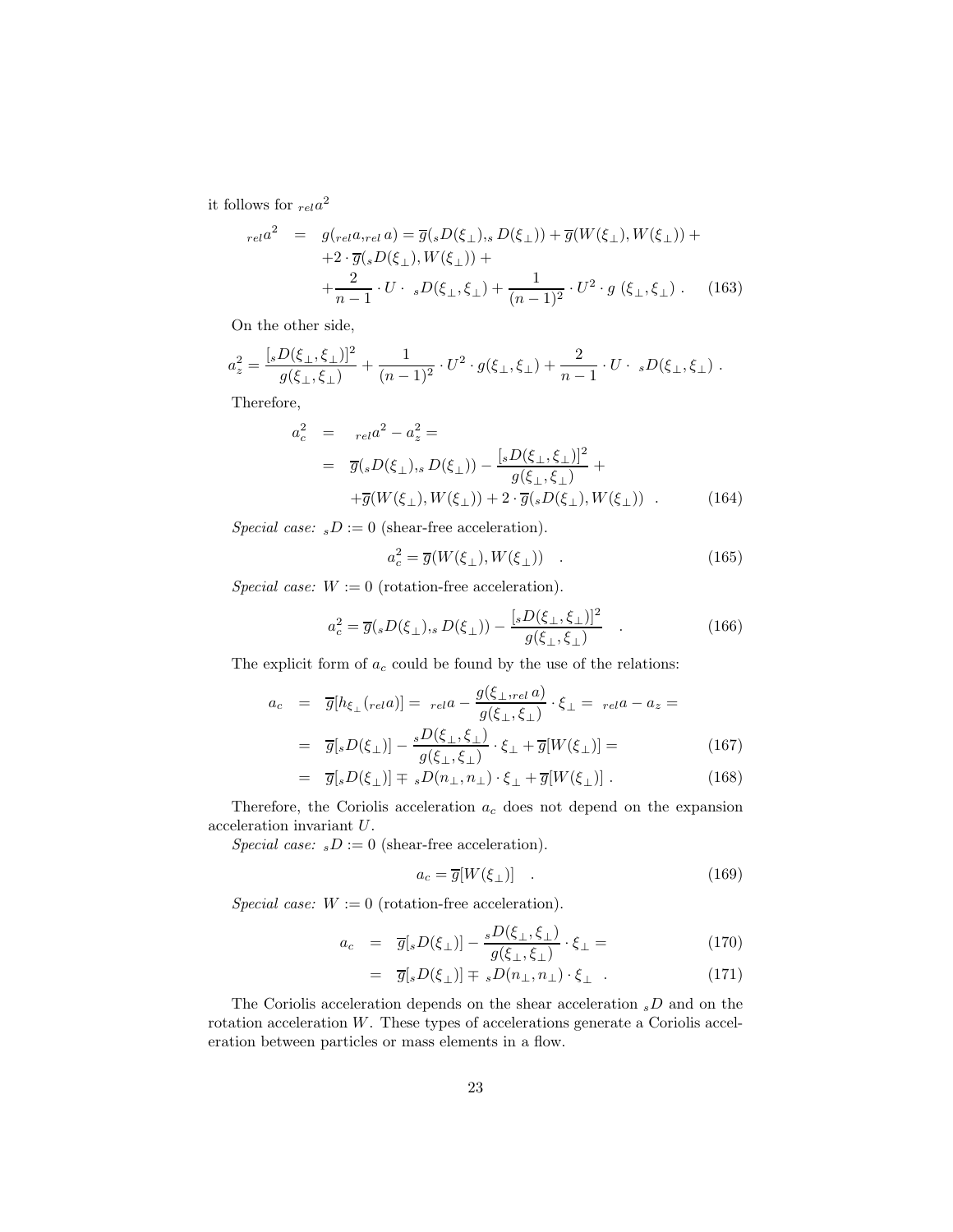# 4 Centrifugal (centripetal) acceleration as gravitational acceleration

1. The main idea of the Einstein theory of gravitation (ETG) is the identification of the centripetal acceleration with the gravitational acceleration. The weak equivalence principle stays that a gravitational acceleration could be compensated by a centripetal acceleration and vice versa. From this point of view, it is worth to be investigated the relation between the centrifugal (centripetal) acceleration and the Einstein theory of gravitation as well as the possibility for describing the gravitational interaction as result of the centrifugal (centripetal) acceleration generated by the motion of mass elements (particles).

The structure of the centrifugal (centripetal) acceleration could be considered on the basis of its explicit form expressed by means of the kinematic characteristics of the relative acceleration and the relative velocity. The centrifugal (centripetal) acceleration is written as

$$
a_z = \left[\frac{1}{n-1} \cdot U + \frac{{}_s D(\xi_\perp, \xi_\perp)}{g(\xi_\perp, \xi_\perp)}\right] \cdot \xi_\perp.
$$

The vector field  $\xi_{\perp}$  is directed outside of the trajectory of a mass element (particle). If the mass element generates a gravitational field the acceleration  $a<sub>z</sub>$  should be in the direction to the mass element. If the mass element moves in an external gravitational field caused by an other gravitational source then the acceleration  $a_z$  should be directed to the source. The expansion (contraction) invariant  $U$  could be expressed by means of the kinematic characteristics of the relative acceleration or of the relative velocity in the forms [\[3\]](#page-27-9), [\[9\]](#page-27-7)

$$
U = U_0 + I = F U_0 - T U_0 + I , \qquad U_0 = F U_0 - T U_0 , \qquad (172)
$$

where  $_F U_0$  is the torsion-free and curvature-free expansion acceleration,  $_T U_0$  is the expansion acceleration induced by the torsion and  $I$  is the expansion acceleration induced by the curvature,  $U_0$  is the curvature-free expansion acceleration

$$
_FU_0 = g[b] - \frac{1}{e} \cdot g(u, \nabla_u a) , \qquad (173)
$$

$$
FU_0 = a^k_{\ ;k} - \frac{1}{e} \cdot g_{\overline{k}l} \cdot u^k \cdot a^l_{\ ;m} \cdot u^m , \qquad (174)
$$

$$
U_0 = g[b] - \overline{g}[sP(\overline{g})\sigma] - \overline{g}[Q(\overline{g})\omega] - \dot{\theta}_1 - \frac{1}{n-1} \cdot \theta_1 \cdot \theta -
$$

$$
-\frac{1}{e} \cdot [g(u, T(a, u)) + g(u, \nabla_u a)], \qquad (175)
$$

$$
I = R_{ij} \cdot u^i \cdot u^j \quad , \qquad g[b] = g_{\overline{ij}} \cdot b^{ij} = g_{\overline{ij}} \cdot a^i \, , \qquad g^{nj} = a^n \, , \qquad (176)
$$

2. In the ETG only the term I is used on the basis of the Einstein equations. The invariant I represents an invariant generalization of Newton's gravitational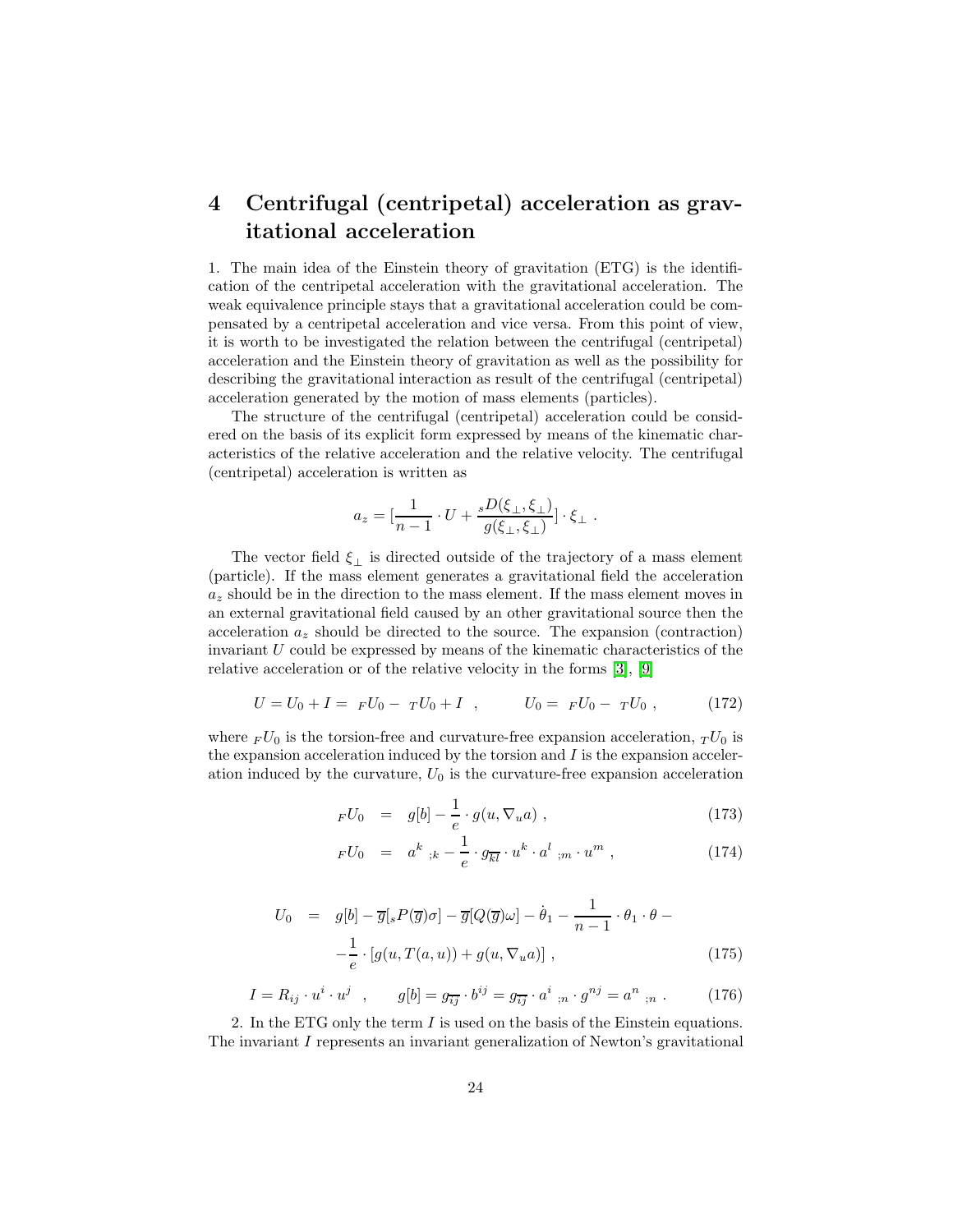law [\[13\]](#page-28-2). In a  $V_n$ -space  $(n = 4)$  of the ETG, a free moving spinless test particle with  $a = 0$  will have an expansion (contraction) acceleration  $U = I (U_0 = 0)$  if  $R_{ij} \neq 0$  and  $U = I = 0$  if  $R_{ij} = 0$ . At the same time, in a  $V_n$ -space (the bars over the indices should be omitted)

$$
{}_{s}D = {}_{s}M , {}_{s}D_{0} = 0 , M = h_{u}(K_{s})h_{u} , \qquad (177)
$$
  
\n
$$
M_{ij} = h_{i\overline{k}} \cdot K_{s}^{kl} \cdot h_{\overline{l}j} = \frac{1}{2} \cdot h_{i\overline{k}} \cdot (K_{s}^{kl} + K_{s}^{lk}) \cdot h_{\overline{l}j} =
$$
  
\n
$$
= \frac{1}{2} \cdot h_{i\overline{k}} \cdot (R^{k} {}_{mnr} \cdot u^{m} \cdot u^{n} \cdot g^{rl} + R^{l} {}_{mnr} \cdot u^{m} \cdot u^{n} \cdot g^{rk}) \cdot h_{\overline{l}j} =
$$
  
\n
$$
= \frac{1}{2} \cdot u^{m} \cdot u^{n} \cdot (h_{i\overline{k}} \cdot R^{k} {}_{mnr} \cdot g^{rl} \cdot h_{\overline{l}j} + h_{i\overline{k}} \cdot R^{l} {}_{mnr} \cdot g^{rk} \cdot h_{\overline{l}j}) =
$$
  
\n
$$
= \frac{1}{2} \cdot u^{m} \cdot u^{n} \cdot [h_{i\overline{k}} \cdot R^{k} {}_{mnr} \cdot g^{rl} \cdot (g_{\overline{l}j} - \frac{1}{e} \cdot u_{\overline{l}} \cdot u_{j}) +
$$
  
\n
$$
+ h_{\overline{l}j} \cdot R^{k} {}_{mnr} \cdot g^{rk} \cdot (g_{\overline{k}i} - \frac{1}{e} \cdot u_{\overline{k}} \cdot u_{i}) . \qquad (178)
$$

Since

$$
h_{i\overline{k}}\cdot R^k\,\,{}_{mnr}\cdot g^{rl}\cdot (g_{\overline{l}j}-\frac{1}{e}\cdot u_{\overline{l}}\cdot u_j)=
$$

$$
= (g_{i\overline{k}} - \frac{1}{e} \cdot u_i \cdot u_{\overline{k}}) \cdot R^k \, \text{mnr} \cdot g^{rl} \cdot g_{\overline{l}j} -
$$

$$
- \frac{1}{e} \cdot (g_{i\overline{k}} - \frac{1}{e} \cdot u_i \cdot u_{\overline{k}}) \cdot R^k \, \text{mnr} \cdot g^{rl} \cdot u_{\overline{l}} \cdot u_j ,
$$

$$
R^k \max_{mnr} \cdot g^{rl} \cdot u_{\overline{l}} = R^k \max_{mnr} \cdot u^r ,
$$
  

$$
u_{\overline{k}} \cdot R^k \max_{mnr} = g_{\overline{k}\overline{s}} \cdot u^s \cdot R^k \max ,
$$

we have

$$
h_{i\overline{k}} \cdot R^k \max g^{rl} \cdot h_{\overline{l}j} = g_{i\overline{k}} \cdot R^k \max g^{rl} \cdot g_{\overline{l}j} -
$$
  

$$
- \frac{1}{e} \cdot u_i \cdot g_{\overline{k}s} \cdot u^s \cdot R^k \max g^{rl} \cdot g_{\overline{l}j} -
$$
  

$$
- \frac{1}{e} \cdot g_{i\overline{k}} \cdot R^k \max g^{rl} \cdot g_{\overline{l}s} \cdot u^s \cdot u_j +
$$
  

$$
+ \frac{1}{e^2} \cdot u_i \cdot g_{\overline{k}s} \cdot u^s \cdot R^k \max g^{rl} \cdot g_{\overline{l}q} \cdot u^q \cdot u_j .
$$
 (179)

Special case:  $V_n$ -space:  $S := C$ .

$$
M_{ij} = R_{imnj} \cdot u^m \cdot u^n \tag{180}
$$

$$
_sD_{ij} = _sM_{ij} = M_{ij} - \frac{1}{n-1} \cdot I \cdot h_{ij} =
$$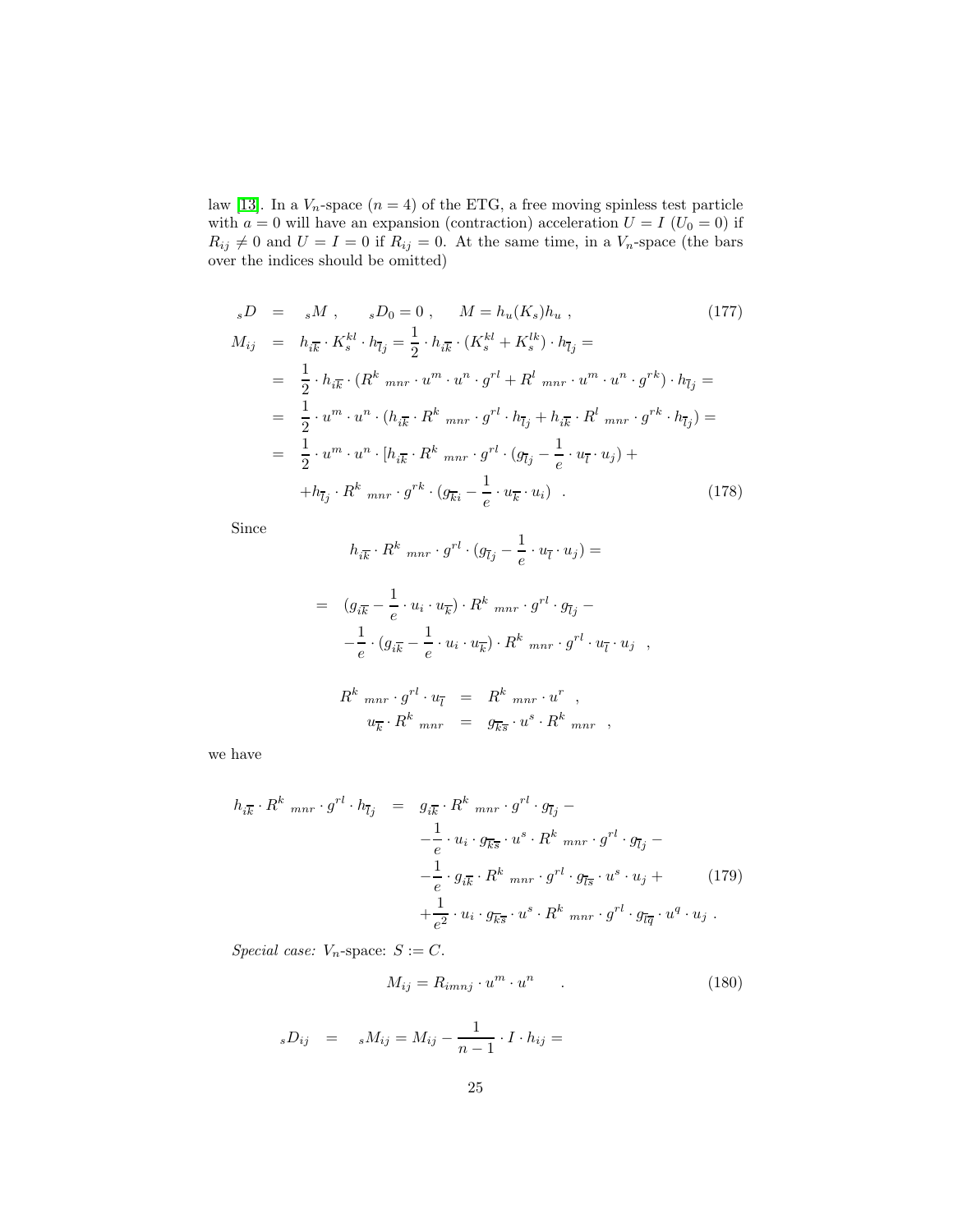$$
= R_{imnj} \cdot u^m \cdot u^n - \frac{1}{n-1} \cdot R_{mn} \cdot u^m \cdot u^n \cdot h_{ij} ,
$$
  
\n
$$
sD_{ij} = (R_{imnj} - \frac{1}{n-1} \cdot R_{mn} \cdot h_{ij}) \cdot u^m \cdot u^n = sM_{ij} , \qquad (181)
$$
  
\n
$$
U = I = R_{ij} \cdot u^i \cdot u^j .
$$

In a  $V_n$ -space the components  $a^i_z$  of the centrifugal (centripetal) acceleration  $a_z$  have the form

$$
a_z^i = \left(\frac{1}{n-1} \cdot U + \frac{{}_s D_{jk} \cdot \xi_\perp^j \cdot \xi_\perp^k}{g_{rs} \cdot \xi_\perp^r \cdot \xi_\perp^s} \right) \cdot \xi_\perp^i =
$$
\n
$$
= \left[ \frac{1}{n-1} \cdot R_{mn} \cdot u^m \cdot u^n + \right. \\
\left. + \frac{1}{g_{rs} \cdot \xi_\perp^r \cdot \xi_\perp^s} \cdot (R_{jmnk} - \frac{1}{n-1} \cdot R_{mn} \cdot h_{jk}) \cdot u^m \cdot u^n \cdot \xi_\perp^j \cdot \xi_\perp^k \right] \cdot \xi_\perp^i.
$$
\n(182)

3. If the Einstein equations in vacuum without cosmological term  $(\lambda_0 = 0)$ are valid, i.e. if

$$
R_{ij} = 0
$$
,  $\lambda_0 = \text{const.} = 0$ ,  $n = 4$ , (183)

are fulfilled then

$$
a_z^i = \frac{1}{g_{rs} \cdot \xi_\perp^r \cdot \xi_\perp^s} \cdot R_{jmnk} \cdot u^m \cdot u^n \cdot \xi_\perp^j \cdot \xi_\perp^k \cdot \xi_\perp^i = (184)
$$

$$
= R_{jmnk} \cdot u^m \cdot u^n \cdot n^j \cdot n^k \cdot \xi_{\perp}^i = \mathbf{g} \cdot \xi_{\perp}^i , \qquad (185)
$$

where

$$
n^j = \frac{\xi_\perp^j}{\sqrt{\left|g_{rs} \cdot \xi_\perp^r \cdot \xi_\perp^s\right|}}\,,\tag{186}
$$

$$
\mathbf{g} = R_{jmnk} \cdot u^m \cdot u^n \cdot n^j \cdot n^k \quad . \tag{187}
$$

If  $a_z$  is a centripetal acceleration interpreted as gravitational acceleration for a free spinless test particles moving in an external gravitational field  $(R_{ij} =$ 0) then the condition  $g < 0$  should be valid if the centripetal acceleration is directed to the particle. If the centripetal acceleration is directed to the gravitational source (in the direction  $\xi_{\perp}$ ) then  $\mathbf{g} > 0$ .

From a more general point of view as that in the ETG, a gravitational theory could be worked out in a  $(\overline{L}_n, g)$ -space where  $a_z$  could also be interpreted as gravitational acceleration of mass elements or particles generating a gravitational field by themselves and caused by their motions in space-time.

4. If we consider a frame of reference in which a mass element (particle) is at rest then  $u^i = g_4^i \cdot u^4$  and  $\xi_{\perp}^i = g_a^i \cdot \xi_{\perp}^a := g_1^i \cdot \xi_{\perp}^1$ . The centrifugal (centripetal) acceleration  $a_z^i$  could be written in the form

$$
a_z^i = R_{1441} \cdot u^4 \cdot u^4 \cdot n^1 \cdot n^1 \cdot \xi_{\perp}^i = R_{1441} \cdot (u^4)^2 \cdot (n^1)^2 \cdot \xi_{\perp}^i \quad . \tag{188}
$$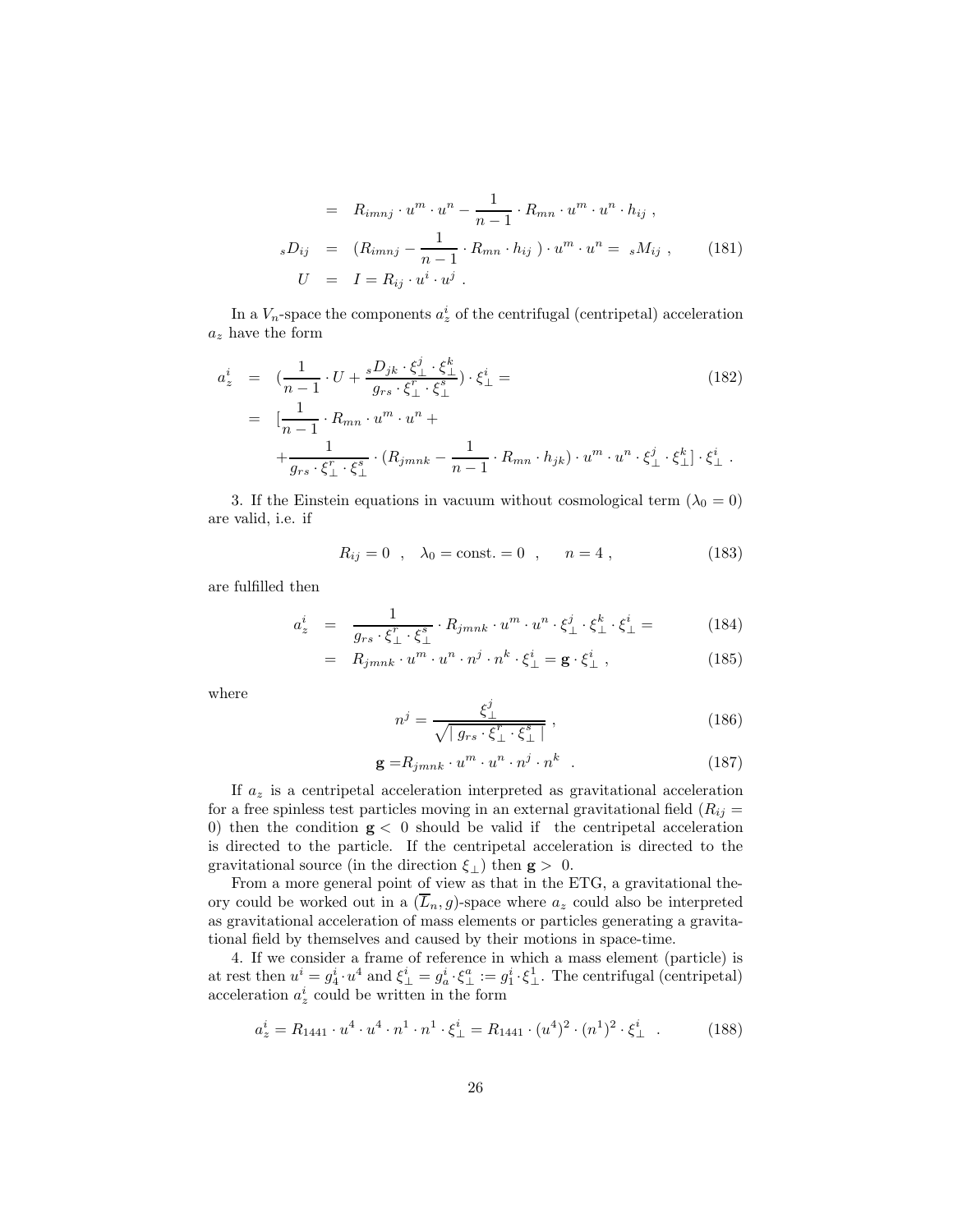For the Schwarzschild metric

$$
ds^{2} = \frac{dr^{2}}{1 - \frac{r_{g}}{r}} + r^{2} \cdot (d\theta^{2} + \sin^{2} \theta \cdot d\varphi^{2}) - (1 - \frac{r_{g}}{r}) \cdot (dx^{4})^{2} , \quad (189)
$$

$$
r_g = \frac{2 \cdot k \cdot M_0}{c^2} \,, \tag{190}
$$

the component  $R_{1441} = g_{11} \cdot R^1$  and  $q_1$  of the curvature tensor has the form [\[5\]](#page-27-2)

$$
R_{1441} = -g_{11} \cdot (\Gamma_{44,1}^1 - \Gamma_{14,4}^1 + \Gamma_{11}^1 \cdot \Gamma_{44}^1 + \Gamma_{14}^1 \cdot \Gamma_{44}^4 - \Gamma_{14}^1 \cdot \Gamma_{14}^1 - \Gamma_{44}^1 \cdot \Gamma_{41}^4).
$$
 (191)

After introducing in the last expression the explicit form of the metric and of the Christoffel symbols  $\Gamma_{jk}^i$ , it follows for  $R_{1441}$ 

$$
R_{1441} = \frac{r_g}{r^3} \quad . \tag{192}
$$

Then

$$
a_z^i = \frac{r_g}{r^3} \cdot (u^4)^2 \cdot (n^1)^2 \cdot \xi_\perp^i \tag{193}
$$

If the co-ordinate time  $t = x^4/c$  is chosen as equal to the proper time  $\tau$  of the particle, i.e. if  $t = \tau$  then

$$
u^{4} = \frac{dx^{4}}{d\tau} = c \cdot \frac{d\tau}{d\tau} = c , \qquad n^{1} = 1 , \qquad \xi_{\perp}^{i} = g_{1}^{i} \cdot \xi_{\perp}^{1} , \qquad (194)
$$

$$
a_z^i = \frac{r_g}{r^3} \cdot c^2 \cdot g_1^i \cdot \xi_\perp^1 , \qquad \frac{r_g}{r^3} \cdot c^2 > 0 . \tag{195}
$$

For the centrifugal (centripetal) acceleration we obtain

$$
a_z^1 = \frac{2 \cdot k \cdot M_0}{r^3} \cdot \xi_\perp^1 \quad , \tag{196}
$$

which is exactly the relative gravitational acceleration between two mass elements (particles) with co-ordinates  $x_{c1} = r$  and  $x_{c2} = r + \xi_{\perp}^{1}$  [\[14\]](#page-28-3).

Therefore, the centrifugal (centripetal) acceleration could be used for working out of a theory of gravitation in a space with affine connections and metrics as this has been done in the Einstein theory of gravitation.

### 5 Conclusions

In the present paper the notions of centrifugal (centripetal) and Coriolis' velocities and accelerations are introduced and considered in spaces with affine connections and metrics as velocities and accelerations of flows of mass elements (particles) moving in space-time. It is shown that these types of velocities and accelerations are generated by the relative motions between the mass elements. The null (isotropic) vector fields are considered and their relations with the centrifugal (centripetal) velocity are established. The centrifugal (centripetal) velocity is found to be in connection with the Hubble law and the generalized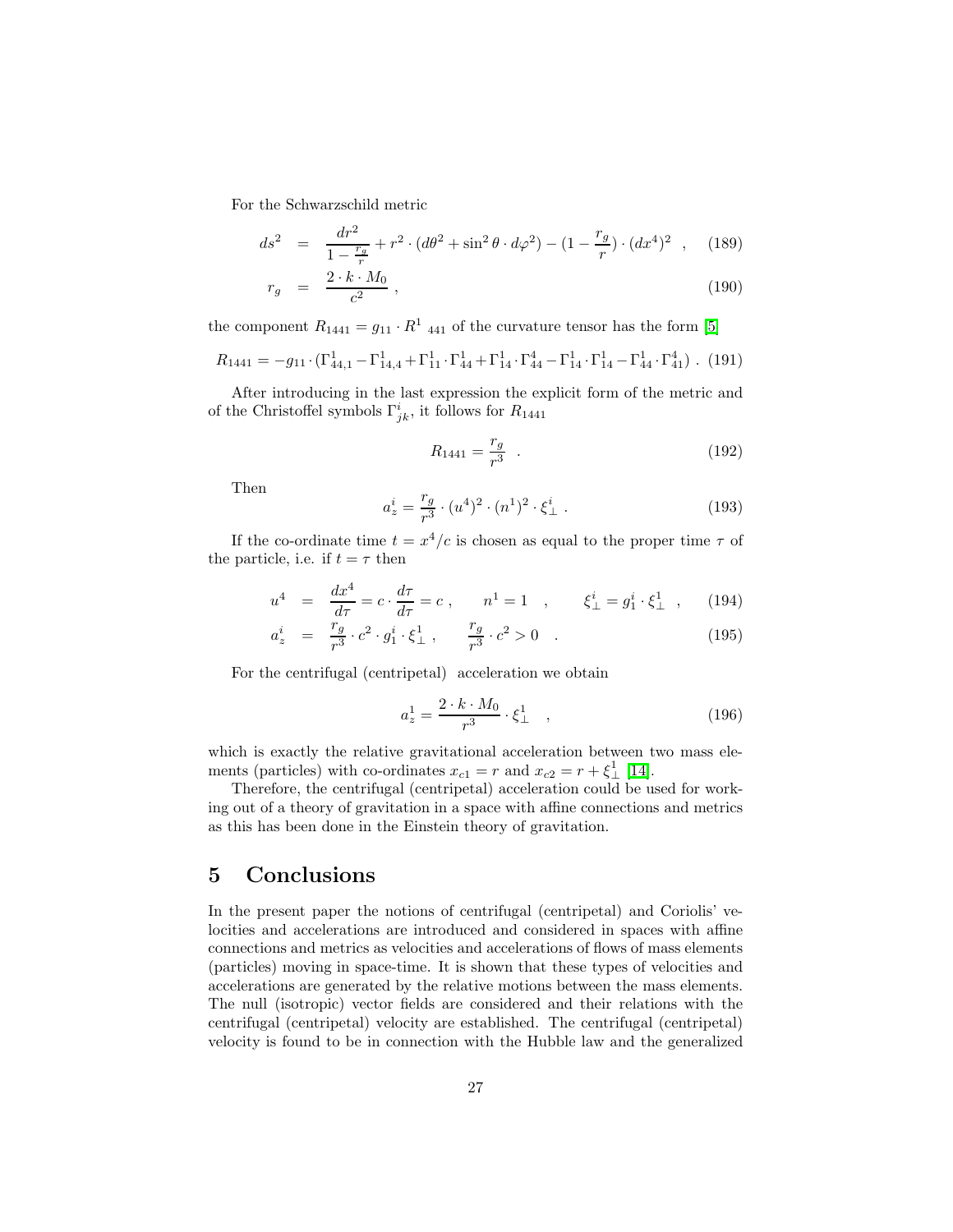Doppler effect in spaces with affine connections and metrics. The accelerations are closely related to the kinematic characteristics of the relative velocity and relative acceleration. The centrifugal (centripetal) acceleration could be interpreted as gravitational acceleration as it has been done in the Einstein theory of gravitation. This fact could be used as a basis for working out of new gravitational theories in spaces with affine connections and metrics.

### <span id="page-27-0"></span>References

- [1] Manoff S., Mechanics of continuous media in  $(\overline{L}_n, g)$ -spaces. 1. Introduction and mathematical tools. E-print gr-qc /0203016
- [2] Manoff S., Mechanics of continuous media in  $(\overline{L}_n, g)$ -spaces. 2. Relative velocity and deformations. E-print gr-qc /0203017
- <span id="page-27-9"></span>[3] Manoff S., Mechanics of continuous media in  $(\overline{L}_n, g)$ -spaces. 3. Relative accelerations. E-print gr-qc /0204003
- <span id="page-27-1"></span>[4] Manoff S., Mechanics of continuous media in  $(\overline{L}_n, g)$ -spaces. 4. Stress (tension) tensor. E-print  $gr-qc/0204004$
- <span id="page-27-2"></span>[5] Stephani H., Allgemeine Relativitaetstheorie (VEB Deutscher Verlag d. Wissenschaften, Berlin, 1977), pp. 75-76
- <span id="page-27-3"></span>[6] Ehlers J., Beitraege zur relativistischen Mechanik kontinuierlicher Medien. Abhandlungen d. Mainzer Akademie d. Wissenschaften, Math.-Naturwiss. Kl. Nr. 11 (1961)
- <span id="page-27-5"></span><span id="page-27-4"></span>[7] Laemmerzahl Cl., A Characterisation of the Weylian structure of Space-Time by Means of Low Velocity Tests. E-print gr-qc /0103047
- [8] Bishop R. L., Goldberg S. I., Tensor Analysis on Manifolds (The Macmillan Company, New York, 1968)
- <span id="page-27-7"></span>[9] Manoff S., Kinematics of vector fields. In Complex Structures and Vector Fields. eds. Dimiev St., Sekigawa K. (World Sci. Publ., Singapore, 1995), pp. 61-113
- [10] Manoff S., Spaces with contravariant and covariant affine connections and metrics. Physics of elementary particles and atomic nucleus (Physics of Particles and Nuclei) [Russian Edition: 30 (1999) 5, 1211-1269], [English Edition: 30 (1999) 5, 527-549]
- <span id="page-27-8"></span>[11] Manoff S., Geometry and Mechanics in Different Models of Space-Time: Geometry and Kinematics. (Nova Science Publishers, New York, 2002)
- <span id="page-27-6"></span>[12] Manoff S., Geometry and Mechanics in Different Models of Space-Time: Dynamics and Applications. (Nova Science Publishers, New York, 2002)